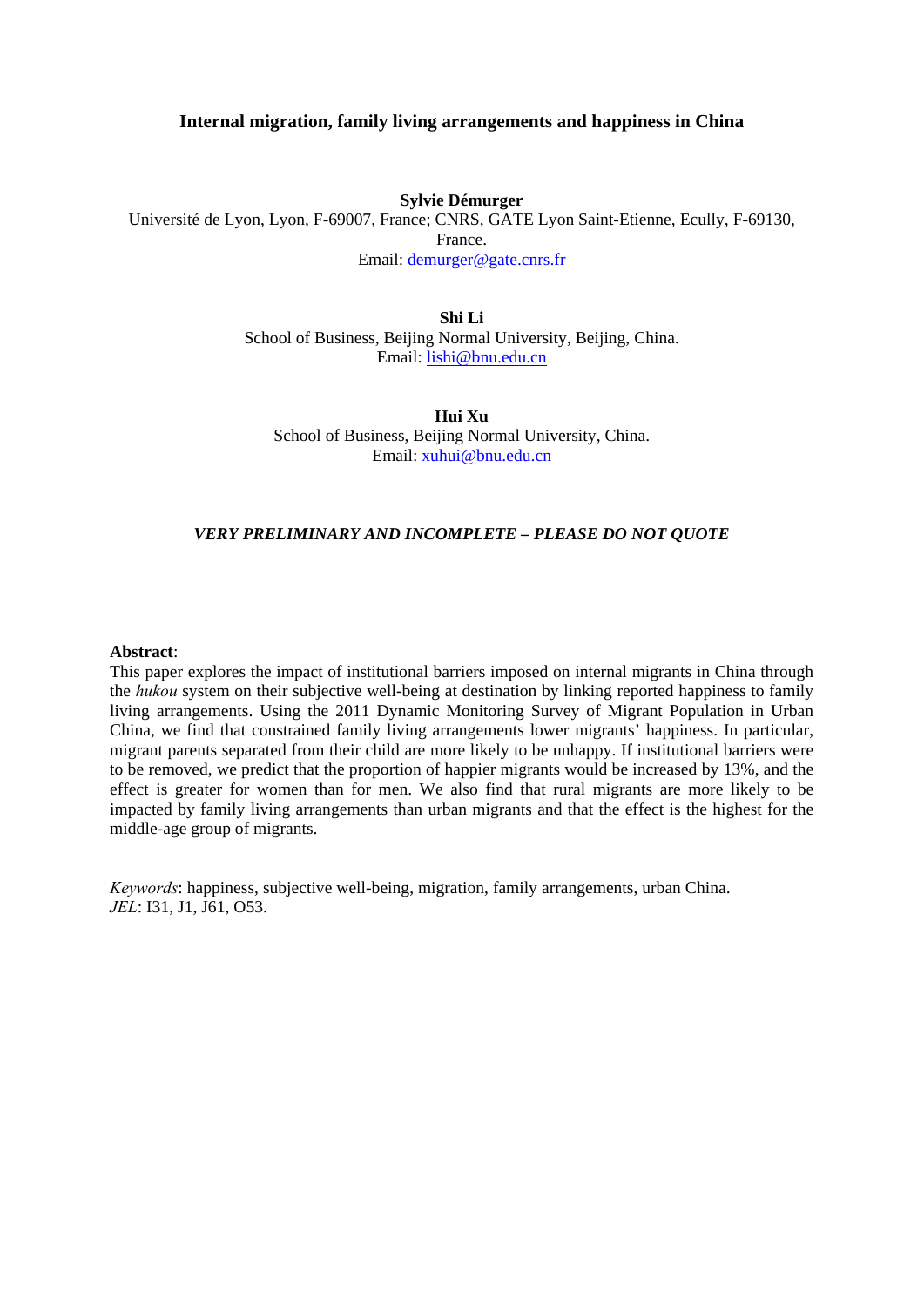## **1. Introduction**

-

China has been witnessing a massive internal labor transfer since the mid-1980s. The latest official figures estimate the total number of migrant workers at 158 million in 2011. Some are urbanurban migrants, but the vast majority is rural-urban migrants. As more and more migrants are coming and settling temporarily or permanently in cities, migrants will inevitably become a large population group, sometimes exceeding urban local population as it is already the case in Shenzhen. Related to this massive inflow, the question of social cohesion in destination areas is becoming an increasingly important concern for both academic interest and policy implication.

Internal migrants in China have long been confronted with considerable obstacles in their pursuit of a better life in destination cities. Upward mobility is especially difficult for poorer and less educated rural migrants who find it hard to enter the primary urban labor market (Carrillo, 2004). One important reason for the disadvantaged status of migrants in cities is closely linked with the household registration system (the *hukou* system), in particular because access to public services remains deeply tied to the household registration place. The provision of social security and welfare programs is highly decentralized in China and, given fiscal constraints, city governments are not willing to provide the same welfare to migrants as to the local residents. A direct consequence is that lots of migrants, particularly those from rural areas are treated unfairly as second class citizens in cities (Démurger *et al.*, 2009). In this context, understanding how migrants perceive and respond to identity-related inequality is essential to better understand issues related to social integration in cities and to draw appropriate policy implications for reforming the *hukou* system (Jiang *et al*., 2012).

In this paper, we focus on a particular form of institutional barriers brought by the *hukou* system, which imposes huge constraints on family living arrangements. These constraints carry restrictions on access to urban education (and more generally to social security and public services) for migrants' children, which literally forces migrants to leave their children in their hometown while they work in cities. According to the Chinese Ministry of Education<sup>1</sup>, among school-age children of migrant workers, 12.6 million were attending schools for compulsory education in cities in 2011 while 22 million left-behinds were attending schools for compulsory education in rural areas. Among migrating children, 74% were studying in primary schools and 26% in junior high schools, against respectively 65% and 35% among left-behind children. The "left-behind children" phenomenon in China has attracted growing interest in the academic literature in recent years. Empirical analyses have shown the negative impact of parental migration on the development and well-being of the leftbehinds, especially in terms of educational and health outcomes as well as psychosocial behavior (e.g. Chen *et al.*, 2009; Gao *et al.*, 2010; Gong *et al.*, 2008; Kong & Meng, 2010; Lee, 2011; Lee & Park,

<sup>&</sup>lt;sup>1</sup> "Statistical Communiqué on National Educational Development in 2011", Ministry of Education of the People's Republic of China (http://www.moe.edu.cn/publicfiles/business/htmlfiles/moe/moe\_2832/201210/ 143793.html).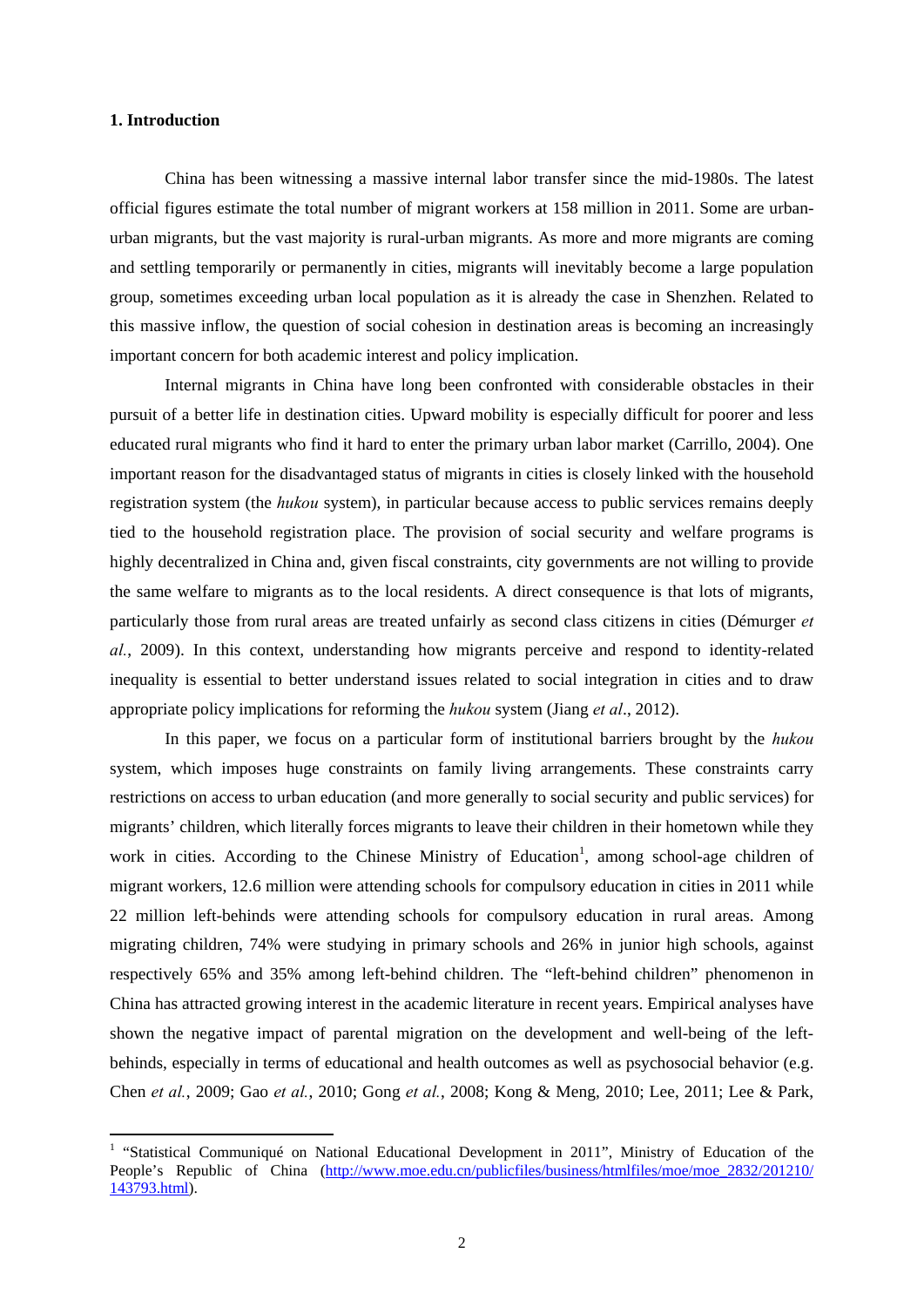2010; Meng & Yamauchi, 2012). Much less attention has been paid to the impact of institutional barriers on the migrants' well-being at destination and on their willingness to integrate into cities. Our objective here is to explore these links by relating internal migrants' subjective well-being to family living arrangements. The 2011 Dynamic Monitoring Survey of Migrant Population in Urban China collected by the National Population and Family Planning Commission provides a unique database to analyze the channels through which institutional constraints affect individual well-being through family living arrangements. Moreover, as internal migrants in China do not form a homogenous group but are instead very heterogeneous along personal, socioeconomic and regional dimensions, we investigate how subjective well-being varies along these lines and we look at heterogeneous perceptions by comparing reported happiness across groups.

This paper aims at contributing to the literature in at least three ways. First, by using data from a recent and large-scale migrant population survey over all the provinces in China, it provides a unique and thorough assessment of migrants' subjective well-being. Second, by investigating the linkages between family living arrangements and happiness, this is the first study to evaluate the impact of institutional constraints imposed through the *hukou* system on the subjective well-being of migrants in urban destination areas. Third, we not only look at migrants as a homogenous group, but we also examine heterogeneous perceptions by comparing subjective well-being between groups of migrants by *hukou* status, gender and age.

The remainder of the paper proceeds as follows. Section 2 reviews the available literature relevant to our research objective. Section 3 discusses the data and the empirical approach. Section 4 shows the estimation results for the overall sample and with samples split by *hukou* status, gender and age. Section 5 concludes.

#### **2. Overview of the literature on migration, children and happiness**

Our analysis is grounded in the area of the economics of happiness. Since Easterlin's seminal article (1974), the literature on subjective well-being or happiness has developed very rapidly in many directions, and in recent years, empirical research on subjective well-being in China has been taking off (e.g. Akay *et al.*, 2012, 2013; Appleton & Song, 2008; Easterlin *et al.*, 2012; Jiang *et al.*, 2012; Knight & Gunatilaka, 2010, 2011; Liu & Shang, 2012). The bulk of the research aims at measuring happiness (or life satisfaction) and identifying its determinants. Among others, the empirical research intends to relate happiness to absolute income and relative income, to expectations, to employment situation or to health and education (e.g. Clark *et al.*, 2008 and Dolan *et al.*, 2008 for reviews).

Regarding the trend in life satisfaction during China's transition, Appleton and Song (2008) argue that life satisfaction in urban China is rather low compared to other countries and report an inverse U-shape evolution between 1990 and 2000 with the maximum happiness reached in 1995. On a longer period of time, Easterlin *et al.* (2012) find a U-shape pattern for life satisfaction from 1990 to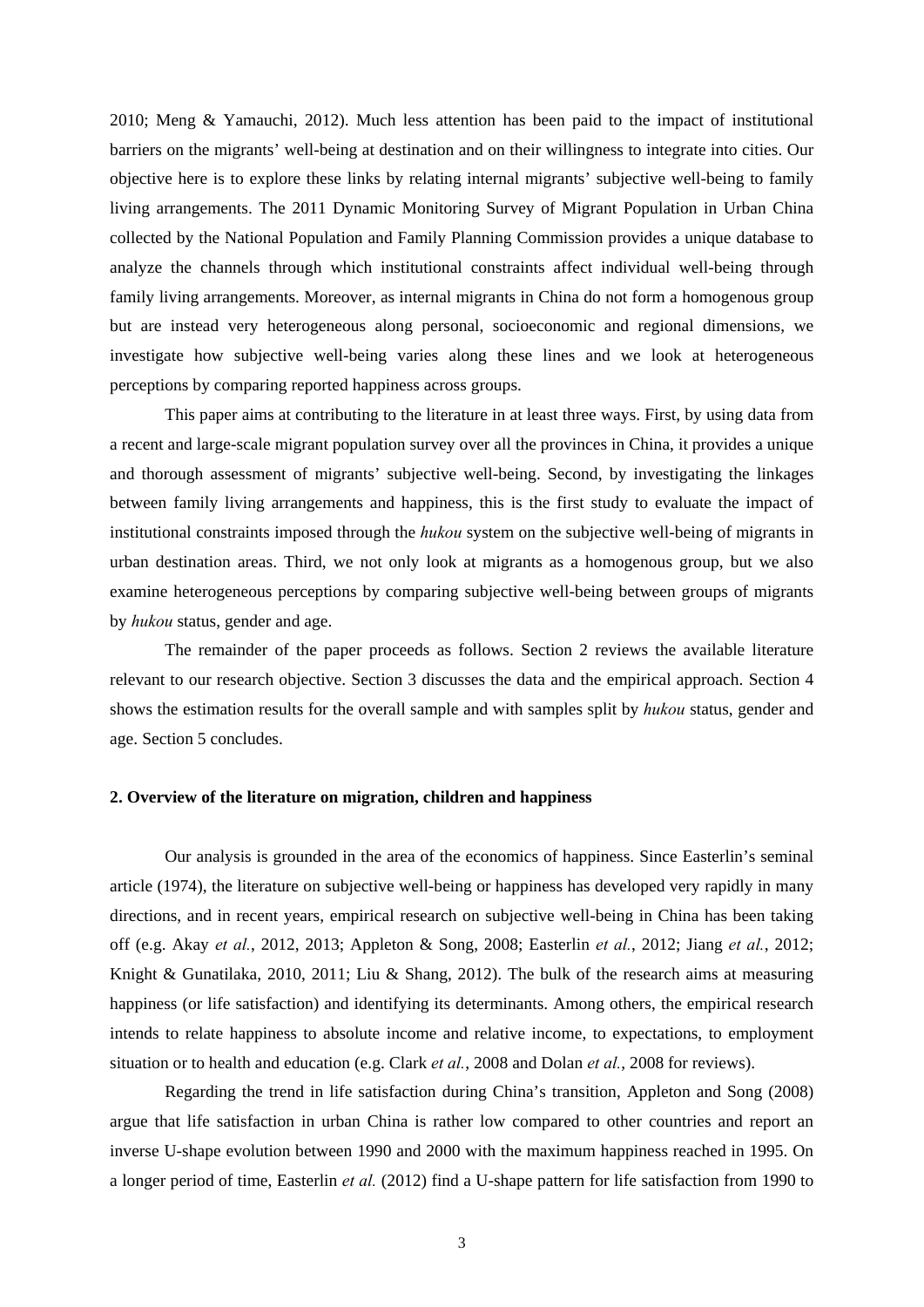2010. More specifically, they find that the higher income and better educated segments of the population have benefited from the transition with an increased life satisfaction, whereas the lower segments of the socio-economic distribution have experienced a substantial decline in life satisfaction.

Easterlin *et al.* (2012) suggest that the emergence and rise of substantial unemployment and the dissolution of the social safety net are factors shaping China's life satisfaction patterns. Moreover, self-reported subjective well-being depends not only on absolute income (Liu & Shang, 2012), but also on the income relative to others. The income of a reference group may negatively affect subjective well-being if people feel relatively deprived (Akay *et al.* 2012). Some studies find that relative income comparisons and rising material aspirations tend to compensate the effect of rising income, generating a negative effect on life satisfaction (Appleton & Song, 2008; Liu & Shang, 2012). Individual well-being is also found to be positively driven by income expectations (Knight & Gunatilaka, 2011; Liu & Shang, 2012).

Within the large literature on the economics of happiness, there are two main areas that are relevant to our objective here: papers that link migration and happiness on one hand, and those that link children and happiness on the other hand.

### *Migration and happiness*

In her review of the various channels through which migration and happiness interact, Simpson (2013) points to the rather unexplored relationship in the economics literature. Being a component of the utility function, happiness may be one of the drivers of migration decision. Conversely, migration may also affect happiness of both migrants and natives in the destination. In particular, if we focus on migrants only (with no reference to natives or other population groups), the impact of migration on happiness is theoretically unclear, and critically depends on dynamic effects and on the definition of the reference group. On one hand, by bringing higher income compared to the place of origin, migration may increase the migrant's utility and then bring happiness to migrants at destination. On the other hand, once at destination, migrants may adjust their expectations (so that happiness may actually fall when income increases) or face additional or expected hurdles that reduce their overall happiness.

As far as China is concerned, there are a few recent papers examining the determinants of happiness or job satisfaction for rural-urban migrants. Akay *et al.* (2012, 2013) use data from the 2007 wave of the Rural-to-Urban Migration in China (RUMIC) project that covers 10 largest emigrant and immigrant provinces. Akay *et al.* (2012) focus on the impact of relative income on migrants' subjective well-being and they show that the reference group matters: migrant welfare is negatively influenced by the relative income of other migrants in urban areas and rural workers of home regions ('status' effect) whereas it is positively influenced by local urban income ('signal' effect). Akay *et al.* (2013) study the relationship between remittance sending behavior and the subjective well-being of migrants in China and show that migrants experience welfare gains by sending remittances. They find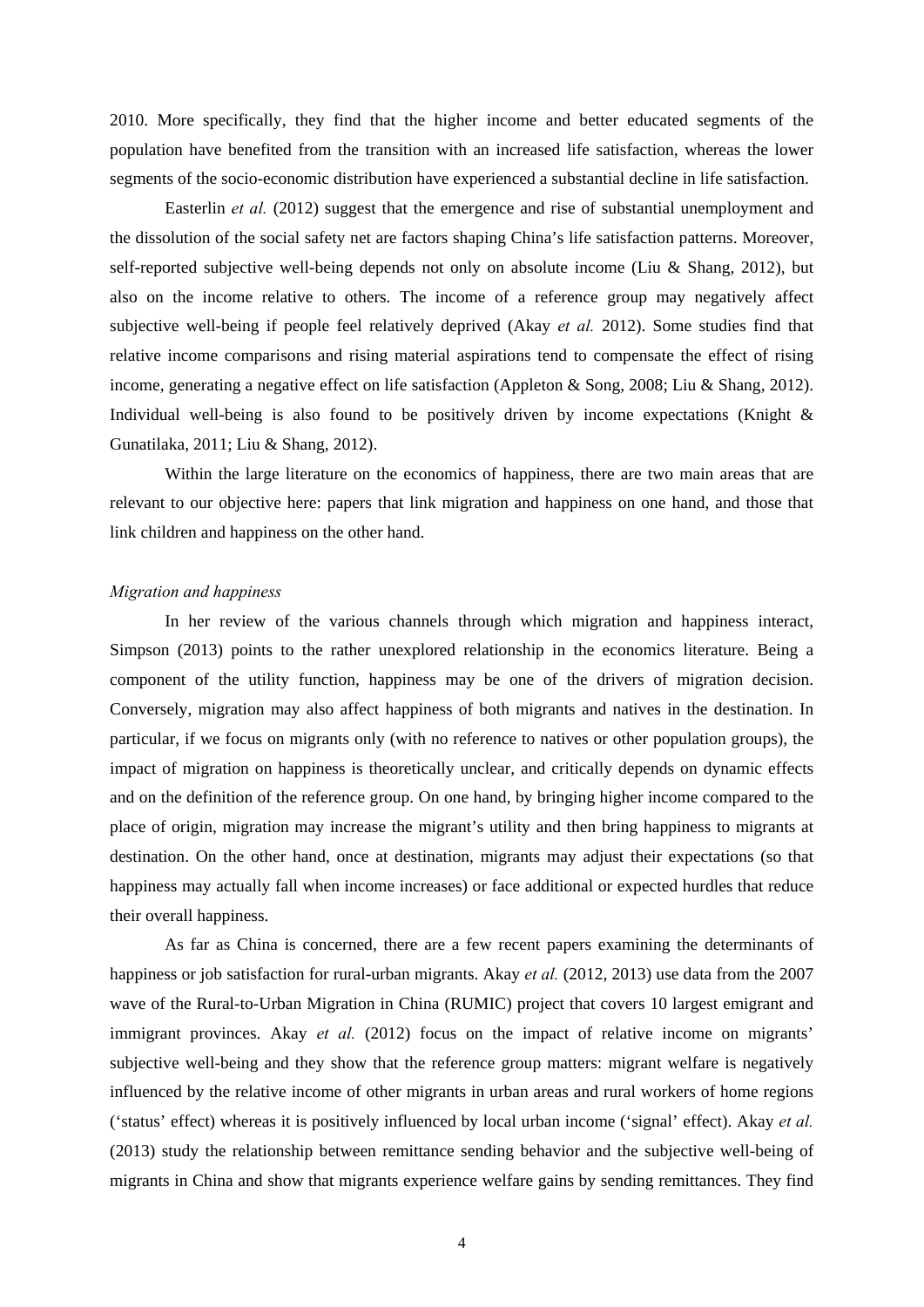evidence of both altruistic and contractual motivations underlying remittance sending behavior, with the former being the dominant one.

Focusing specially on the welfare gap between migrants and urban and rural people, Knight and Gunatilaka (2010) report that migrants have a lower mean happiness score than both rural and urban residents and that both relative income position and income expectation are important factors of the reverse direction of happiness of migrants. Finally, Jiang *et al.* (2012) study the impact of *hukou* identity on happiness and show that people living in Chinese cities feel unhappy if inequality relates to their *hukou* identity, irrespective of their own *Hukou* status. Moreover, compared with local residents, migrants are found to be more averse to identity-related inequality because they belong to the disadvantaged group.

### *Children and happiness*

 Among the different determinants of happiness usually considered in the empirical literature, the number of children enters the happiness function as one socio-demographic driver (Banchflower 1998, Becchetti *et al.* 2013). As reviewed by Banchflower (2008), the main finding from the happiness literature across countries and time is that having children lowers subjective well-being (or at most has no significant impact). An explanation for this result is that children bring additional costs to their parents, and these monetary expenses reduce the parents' utility.

 In the context of China and internal migration, children may influence parents' well-being in a number of ways that need to be accounted for and that could mitigate the negative relationship found in the literature. The usual linkage of monetary costs is undoubtedly one of the channels. This is notably the case for migrants with school-age children: for this population, children education can be associated with a significant financial cost because the urban education system discriminates between migrant children and residents. Another linkage is related to specific intra-familial living arrangements that may impose an additional non-monetary psychological cost to the migrant parent. As mentioned above, the *hukou* system imposes strong constraints on migrants and frequently leads to split families, with one or two parents in the city and children left in the countryside under the care of grand-parents or relatives. Altruistic parents who care about their offspring's well-being and education and work prospects are likely to suffer from such separation and incur a loss of utility. In this context, exploring differences in happiness across different types of family living arrangements will help disentangle the children effects at stake.

# **3. Data and empirical approach**

## *Data*

The database used in the paper is drawn from the "Dynamic monitoring survey of migrant population in urban China 2011" collected by the National Population and Family Planning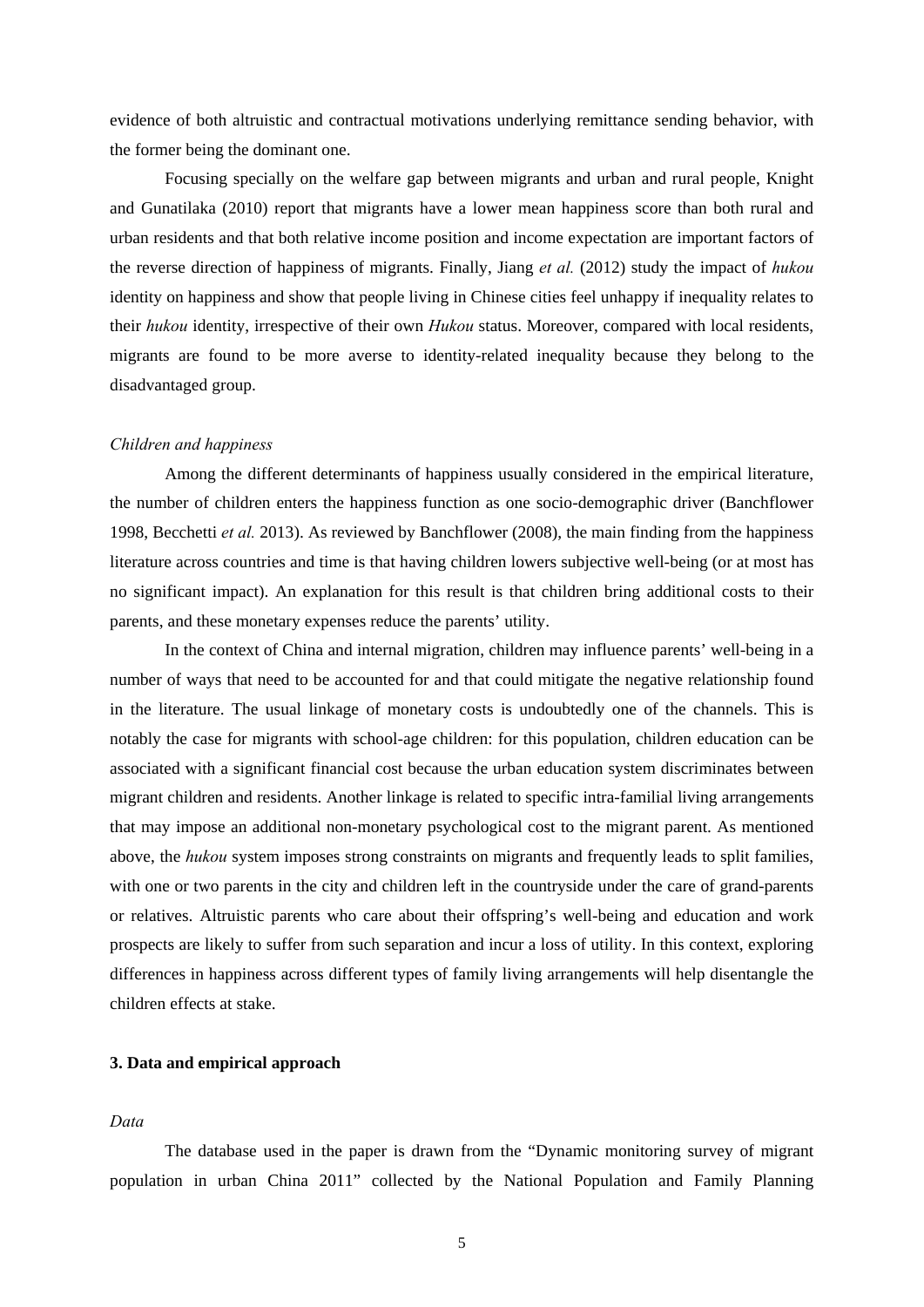Commission (hereafter called NPFPC Migrant Survey 2011). The survey covers all 31 provinces of China, 326 cities and 5,850 communities or villages. Migrant households drawn for the survey are those who have been living in a city for one month and more, and who do not hold a local *hukou*. The total number of migrant households surveyed is 128,000, but only one member aged between 16 and 59 from each household was chosen as a respondent to answer the questions. The distribution of households surveyed across provinces ranges from 2,000 in the least populous provinces (Ningxia, Qinghai, Tibet, Jilin) to 10,000 in Guangdong province. The sampling technique used for the survey is the probability proportional to size (PPS). From each of the 5,850 communities/villages drawn from the sampling framework, 20 migrant households were chosen randomly.

The NPFPC Migrant Survey 2011 includes a series of questions about migrants' social participation and psychological feelings, among which a question on happiness relative to their hometown situation. The question asks each respondent: "Compared to your hometown (register place), how is your happiness in this city?". The answer choice is "unhappy", "almost the same" or "happier"<sup>2</sup>.

To get a preliminary sense of the level of reported happiness of migrants, Table 1 shows a tabulation of the proportion of migrants by answer. In the right-hand side part of the table, we divide migrants into those who have a rural *hukou* and those who hold an urban *hukou*. The vast majority of migrant workers report a higher or a similar level of happiness in the current living place compared to their hometown. More than a third feel happier and about half feel the same. Interestingly, rural migrants appear more satisfied with their current living place than urban migrants as the percentage that report to be happier is significantly higher by 2 percentage points. One should note that these figures are likely to be upward-biased if unhappy migrants are more likely to go back to their hometown. This highly probable selection process cannot be ruled out, though we do not have any mean to control for it. Table 2 provides additional information about children, living arrangements and happiness. Interestingly, the incidence of reporting happiness increases with the number of children: hence, in terms of raw statistics, children are associated with a higher level of well-being. Another important fact that emerges from summary statistics displayed in Table 2 is the huge gap in happiness between migrants who live apart from their children (whatever the age or gender of the child) and migrants who live with at least some of their children. Hence, the unhappy proportion of migrants who live with at least a child in the city is 4% lower and the proportion of happier migrants is 11% higher than migrants who live apart from their children. The pattern is consistently observed whatever the age or gender of the child.

Table 3 summarizes means and standard deviations of key variables for both the whole sample of migrants and by *hukou* status (rural *versus* urban). Individual characteristics are consistent with

-

<sup>&</sup>lt;sup>2</sup> The original dataset also includes a fourth choice labeled "it is hard to say". To treat the variable as an ordinal response, we put "hard to say" answers together with "unhappy". As a robustness check, we also run the analysis with dropping these answers from the sample. The estimation results (not reported here) remain remarkably stable.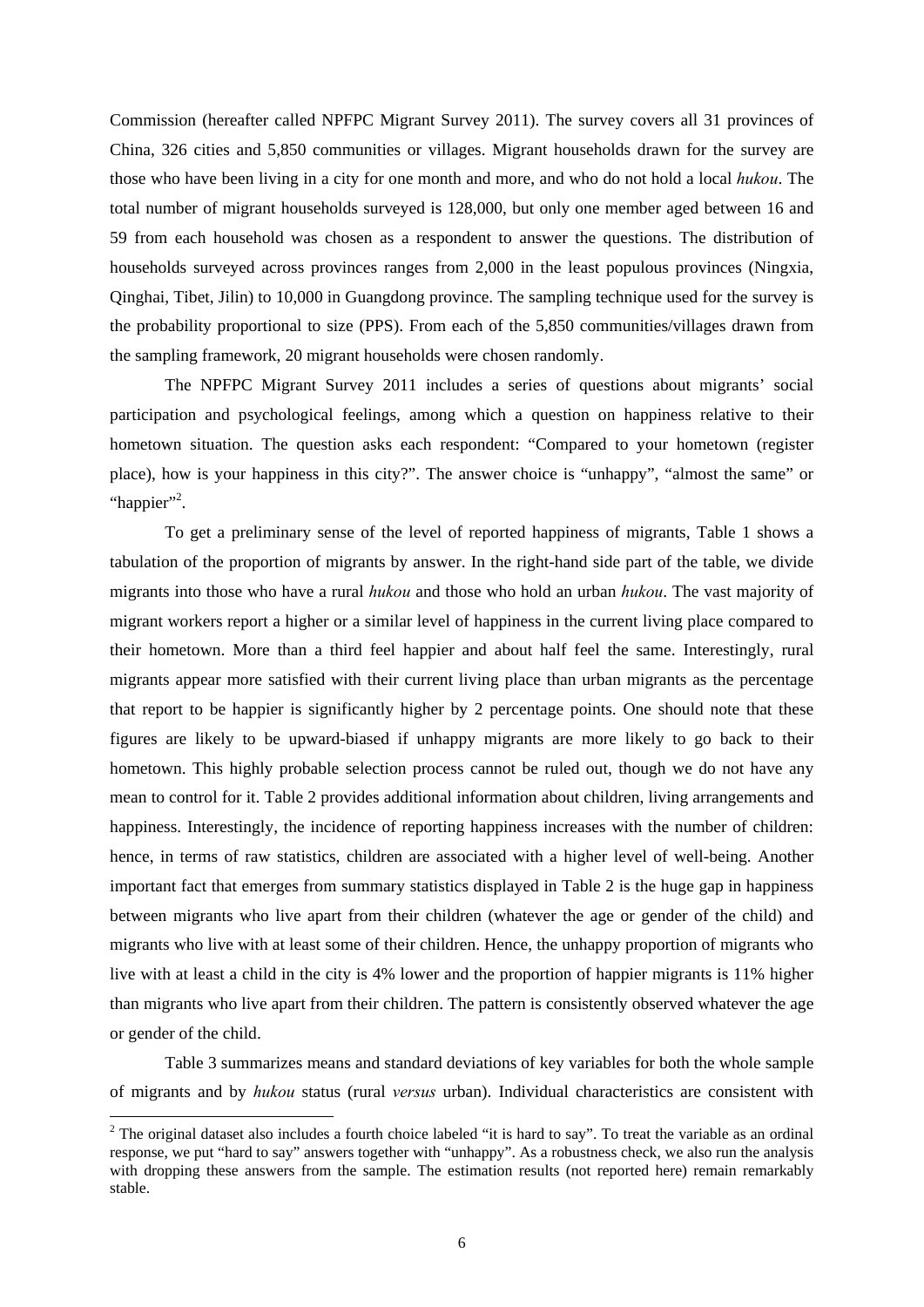usual findings on migrants in China: they are predominantly men (53.2% on average), young (33 years old on average), with an education level largely within the compulsory nine-year schooling (71.5% of migrants received an education at or below junior high school) and married (77.5%). Whereas the rural *versus* urban groups exhibit no major difference for age and gender, rural migrants are significantly more married than urban migrants. And most importantly, there are huge differences in terms of education between the 2 groups: the average number of years of education for urban migrants is 3 years higher than for rural migrants, with 64% of urban migrants having an education level above the compulsory nine-year schooling.

Migrants have on average a bit more than one child. Here again, the difference between rural migrants and urban migrants is significant, the latter having less than one child on average. Just above one-third of urban migrants have no child whereas only one-quarter of rural migrants have no child. Moreover, 28.9% of rural migrants have 2 children whereas the corresponding figure for urban migrants is only 12.3%. Figure 1 plots the number of children by age and by *hukou* status. It not only confirms that rural migrants have more children than urban migrants for each age cohort, but it also shows that rural migrants in their 20s tend to have children at a younger age than their counterparts in the urban migrant population. Among migrants who have children, 72% have at least one child living with them in the city, which means that about one quarter of migrant parents do not live with their children who are left behind in their hometown. Interestingly, the comparison between rural migrants and urban migrants shows that rural migrants leave their children behind systematically (and significantly) more than urban migrants, whatever the child's age or gender. A comparison across children's age-group reveals that migrant parents take pre-school children (infants) more often with them in cities than they do with school-age children. Indeed, among parents of infants, 74.7% live with their child in the city, whereas 68.8% of parents of school-age children live with their child in the city.

To sum up, the two populations of migrant (rural *versus* urban) exhibit some key differences in terms of education as well as in terms of family composition and living arrangements: urban migrants are more educated, have fewer children and live more systematically with in the destination city.

#### *Empirical approach*

Our general strategy is to relate migrants' level of well-being to institutional constraints and family arrangements in China. Here, the latent individual migrant utility depends not only on expected gains and costs in cities but also on institutional constraints and the migrant's altruism to her offspring. The institutional constraint that creates additional "family concerns" is the *hukou* system, which literally forces migrants to leave their children behind. Hence, our objective is to analyze how individual well-being is affected by family living arrangements that are themselves deeply constrained by public policy (the *hukou*).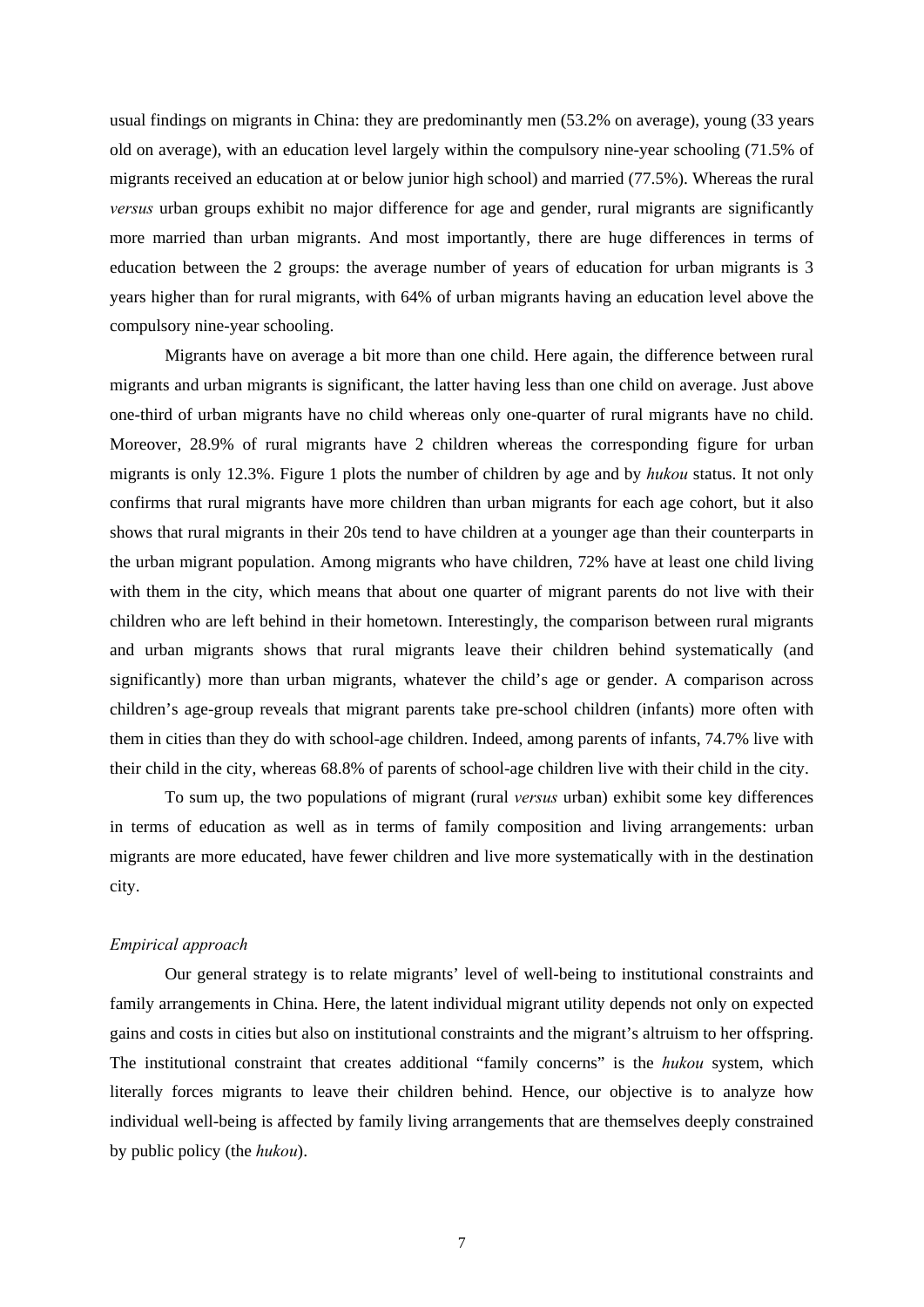As the happiness variable is measured in an ordinal scale (with three discrete response outcomes), we run an ordered Probit regression of the form:

$$
H_{\text{ind}}^g = \alpha^g F_{\text{ind}} + \beta^g Y_{\text{ind}} + \eta_h + \mu_d + \varepsilon_{\text{ind}}
$$

where  $H_{lhd}^g$  is the utility (happiness) of migrant *i* originating from province *h* and living in province *d*. The superscript *g* stands for the fact that we divide the sample on the basis of the migrants' *hukou* status (*g* = rural *versus* urban migrants), gender (*g* = male *versus* female) and age (*g* = 16-25; 26-35; 36-45 or 46-59). The parameters of interest are the *α*s, which will give us estimates of the marginal utility of various family condition and living arrangements. The vector  $F_{thd}$  includes children and living arrangements related characteristics as follows: the number of children below 16, the number of children below 16 living in cities, having a school-age child, having an infant, having a son, having a daughter, having any child living in city (and the same by age and gender of the child). The vector  $X_{ihd}$  refers to a set of individual characteristics usually found to affect individual happiness. They include demographic characteristics (gender, age, education level, ethnic group, marital status, *hukou* status), migration characteristics (inter or intra-province migration, duration in city, number of returns per year, amount of remittances), employment characteristics (type of employment, industrial sector, duration in job, type of insurance provided), household income and assets (household monthly income per capita, community average monthly income per capita, housing type), and location characteristics (local share of migrants, share of male in local migrant population). To these sets of variables, we add dummies for the province of origin  $(\eta_h)$  and the province of destination  $(\mu_d)$  and an error term  $\varepsilon_{ind}$ .

### **4. Family living arrangements and subjective well-being**

### *Socio-economic determinants of migrants' happiness*

Table 4 provides the baseline results for the estimation of the ordered Probit model on the whole sample. First of all, the estimated  $\beta$  parameters related to individual characteristics provide sensible estimates that are broadly consistent with the literature on happiness and with the specific case of Chinese migrants. Column (1) reports estimates for a specification that includes the vector  $X_{ihd}$  but does not control for family living arrangements variables ( $F_{ihd}$ ). As documented in the literature on subjective well-being, women seem happier than men. There is a U-shaped relationship between age and happiness: migrants at their late 20s/early30s seem to be the least happy. Perhaps, this finding can be related to the fact that a substantial portion of internal migrants in China tends to return to the countryside around this age, either to set up local businesses or for family reasons, and this could be a peak in stress for both professional and family reasons. On the other hand, married individuals show higher levels of happiness. Interestingly, belonging to an ethnic minority is also associated with more happiness.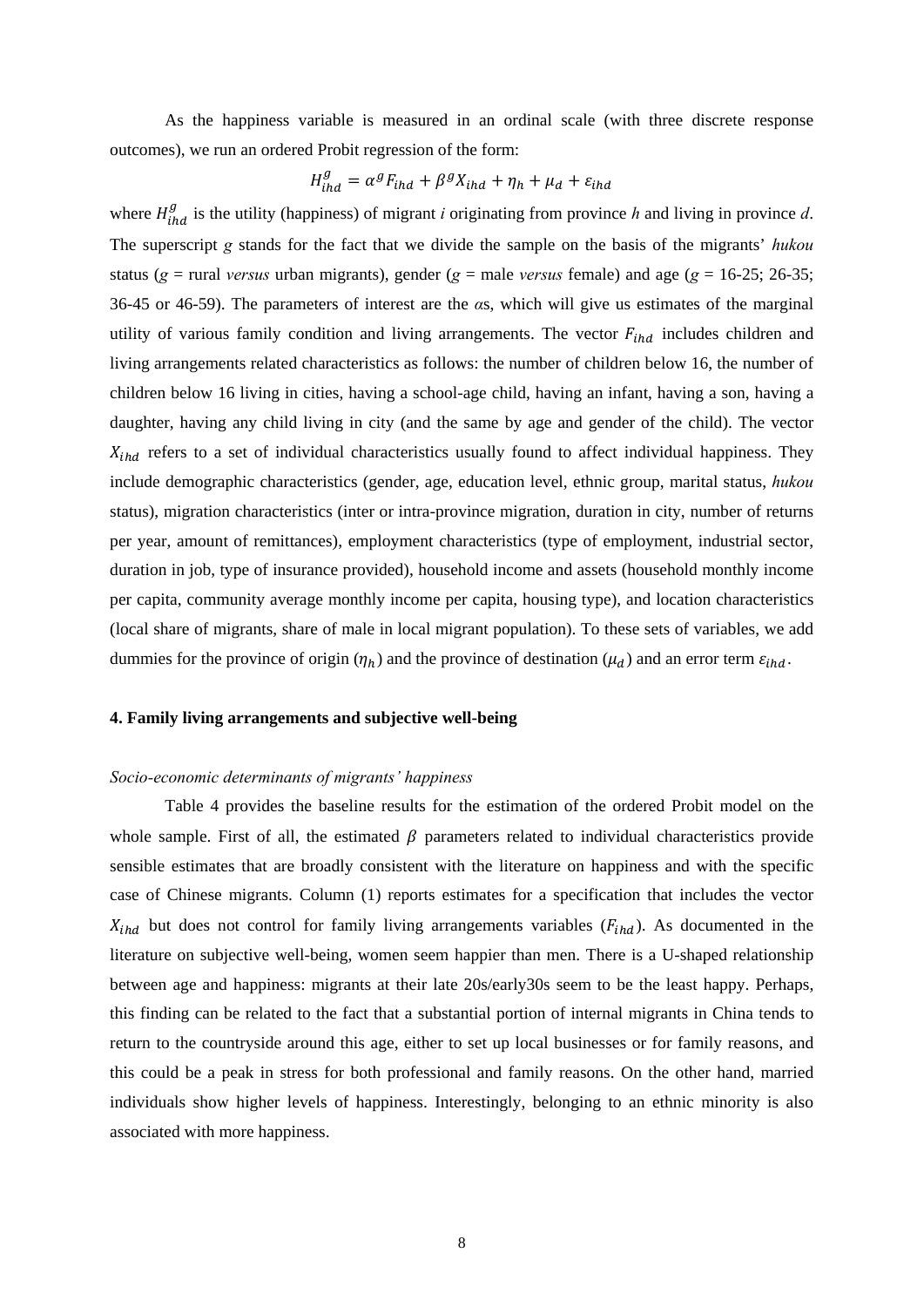Consistent with standard findings in the literature, a higher household income per capita is associated with happiness. In contrast, the relative income position within the migrant's neighborhood (defined through the average household income per capita in the community) is found to affect negatively individual reported happiness, controlling for the migrant's own income. This finding corroborates Akay *et al.* (2012)'s results on the importance of relative concerns for Chinese migrants' satisfaction level: migrants form aspirations based on social comparisons. Related to these findings, living conditions significantly matter for migrants' level of happiness. Migrants who own their house tend to be the happiest in the city. In contrast, migrants who rent housing from the employer, live in a free housing provided by the employer or live in dormitory in the workplace -all housing arrangements related to work- report a level of happiness significantly lower than migrants who rent housing from the market, the reference group. Interestingly, these results suggest that on one hand, home ownership raises satisfaction, but on the other hand, renting migrants are happier if they do not depend on their work unit for housing.

Education brings relative unhappiness, above and beyond an income effect: this is consistent with the discrimination that migrants face in cities. More educated migrants may have higher expectation and are more reluctant to accept harsh living conditions and discriminating situations and inequality brought by the *hukou* status. There is a clear gap between migrants who received the 9-year compulsory schooling (or less) and those who received a higher education, and coefficient estimates indicate that the disutility increases markedly with the education level from high school.

As far as employment characteristics are concerned, employers and self-employed report higher happiness levels than others (including employees), which indicates that autonomy on the job is valued by migrants. Compared to the manufacturing sector (the reference category), migrants working in construction are significantly less happy, whereas migrants working in Party and government organs and social organizations are much happier. On the other hand, the level of happiness does not seem to be much affected by insurance coverage. Indeed, only health insurance seems to positively affect reported happiness of migrants. A similar positive relationship between medical insurance and subjective well-being has been highlighted by Appleton and Song (2008) for urban residents in China, who interpret this as reflecting anxiety about the risk of illness.

Migrants of rural origin report higher levels of happiness. Stability seems to favor happiness since the longer they stayed in a city, the happier migrants are. Also, migrants with longer duration in the current job tend to be happier as well. On the other hand, distance to hometown brings disutility, as do more frequent returns to hometown within a year. Nevertheless, the financial connection matters positively on migrants' level of happiness since an individual who sends more remittances back is more likely to be happier in the city. This finding corroborates Akay *et al.* (2013).

Finally, location characteristics in the form of the composition of the population at the community level seem to matter a lot. Indeed, migrants living in neighborhood with a larger share of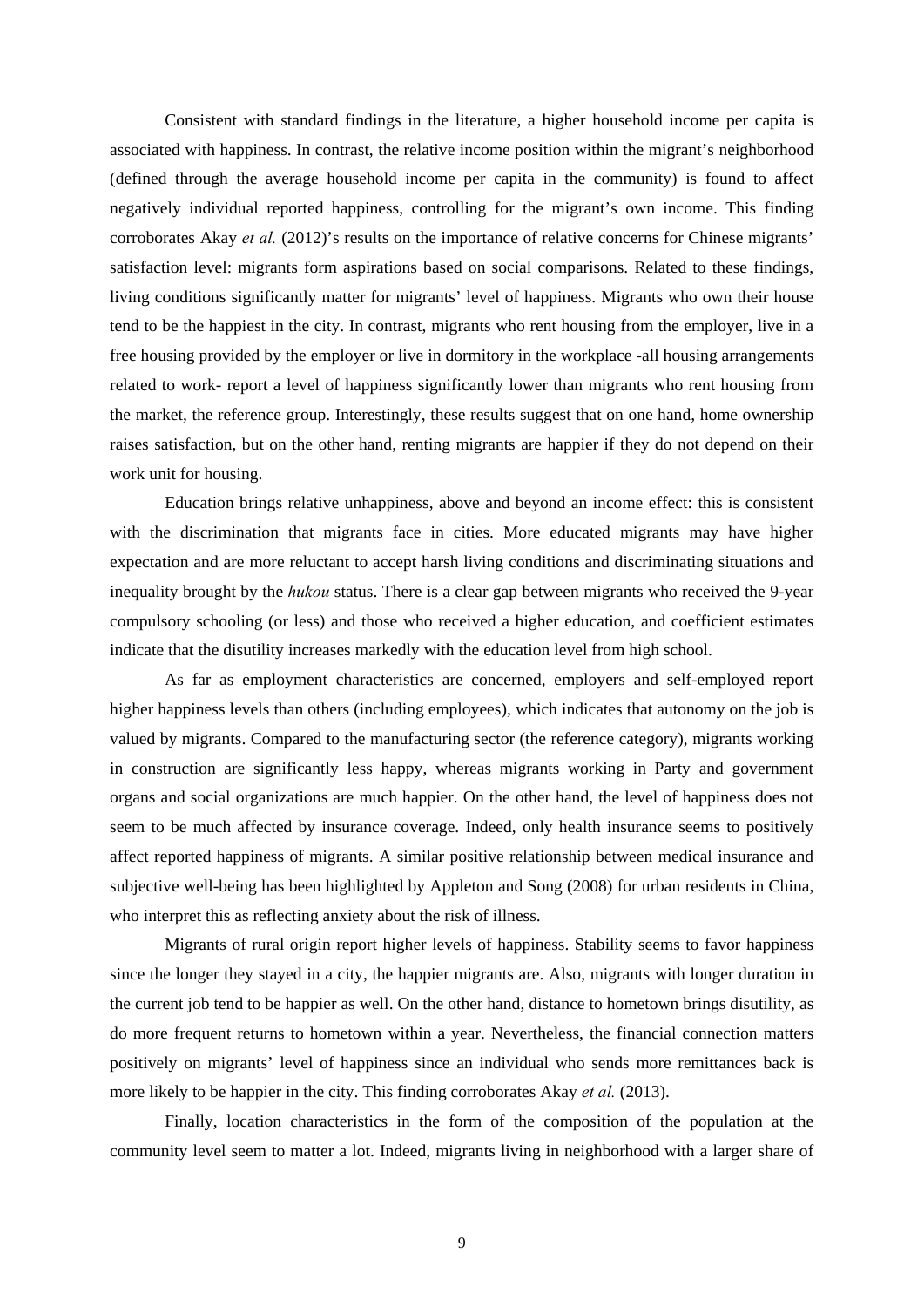migrants report lower levels of happiness. And the disutility of living in a "migrant" environment is reinforced when the share of males in the migrant population increases.

### *How do family living arrangements affect happiness?*

Columns (2) to (4) in Table 4 introduce various sets of family living arrangements variables included in  $F_{ind}$ . First, adding  $F_{ind}$  in the specification basically leaves our estimates of the  $\beta$ s unchanged. The results show clear evidence of an impact of family living arrangements related to children on the level of migrants' happiness. Children in general tend to impact negatively the level of happiness of their migrant parent in the city. Column (2) shows that a migrant's level of happiness decreases as the number of children increases and column (3) confirms this finding with dummy variables on the number of children (from 0 to 3 and above). Children's age also matters. Column (4) indicates that while having a school-age child does not significantly impact migrants' happiness, having an infant decreases migrants' happiness significantly. Finally, both sons and daughters equivalently impact negatively the level of happiness. While children in general impact negatively their migrant parents' level of happiness in the city, migrants' happiness increases when they are living with their children. Estimates consistently show that migrants report a higher level of happiness when they are living with their children, whatever the child's age and gender.

 The above estimations results clearly show that family living arrangements are constrained and that they lower migrants' happiness. To further explore this relationship, we compute predicted probabilities for various scenarios designed to highlight the magnitude of the effects at stake. Starting with model (3) (Table 4), Table 5 shows how the probabilities of reporting each degree of happiness change as the variable "having a child in city" varies (holding the other variables at their mean), for the total sample as well as for the male and the female samples. The first two panels of the table display the actual distribution of happiness levels and the predicted distribution at the mean of all the explanatory variables. The comparison between the actual and the predicted distribution shows that the ordered Probit model gives a prediction fairly close to the actual distribution, which indicates a good fit for the model. The next two panels report predictions for two opposite scenarios. Scenario 1 represents a situation where migrants would not be living with their children ("having a child in city"=0). In contrast, scenario 2 assumes no family separation for all migrants ("having a child in city"=1). Scenario 2 would broadly correspond to a situation where institutional restrictions imposed on migrants would be totally released so that children can migrate with their parents. The policy change could be a reform/abolition of the *hukou* system or simply a full access to urban public services (including education and health) granted to migrants and their family. Predictions reported in Table 5 show that not being separated from their offspring would clearly increase migrants' happiness (by reducing unhappiness rather than "similar feelings"). Indeed, the predicted probability of being happier is 0.40 with a child living in city against an observed proportion at 0.36, a 13% increase. As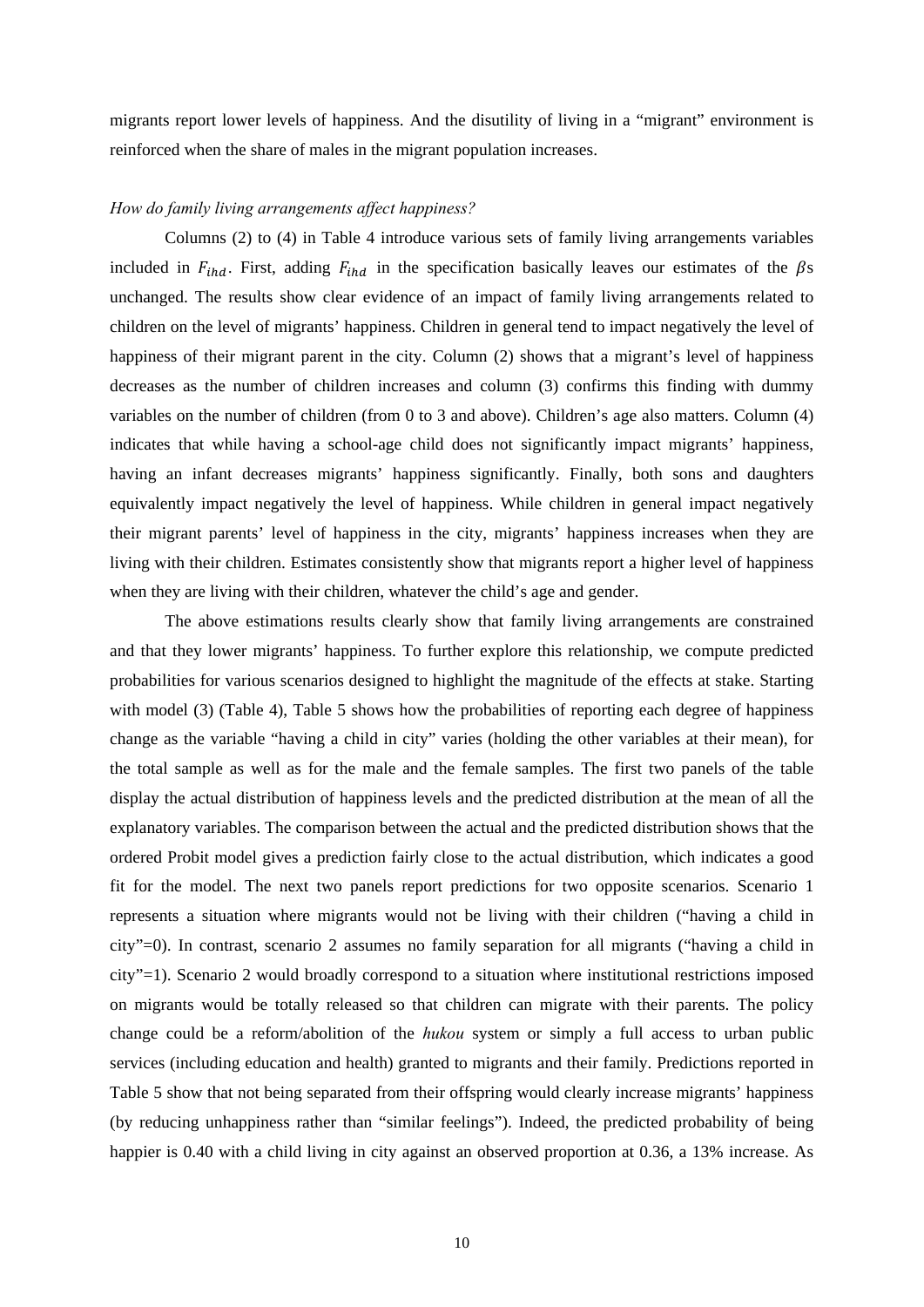indicated in the male and female columns, the effect of removing institutional barriers would be slightly greater for women for whom the happier group would increase by 15% (against 11% for men).

To further gauge the importance of family living arrangements in happiness, Figure 2 plots the predicted probability of being happier in city than in the hometown when age and infant-related variables vary, holding the other variables at their means. As age varies, we observe the U-shape relationship highlighted above. The figure clearly illustrates the disutility associated with family living arrangements: the probability of being happier is similar between migrants who have no infant and migrants who have infant living with them in the city. In contrast, the probability of being happier for migrants who have infants but do not live with them is below, the gap being the largest when migrants are in their late 20s – early 30s. Figures 3 and 4 provide similar predictions for sons and daughters.

### *Across groups heterogeneity*

To further examine how the impact of family living arrangements differs for migrants of different origin, gender and age, we run separate estimations for sub-groups of rural and urban migrants, male and female migrants as well as migrants of different age groups.

Table 6 shows that compared to urban migrants, rural migrants are more likely to be impacted by family living arrangements. For rural migrants, having an infant decreases significantly their level of happiness, whereas it has no impact on urban migrants. Likewise, living with children in the city has a positive and significant impact on rural migrants' level of happiness whereas such living arrangements do not seem to significantly impact the urban migrants' well-being. Both sons and daughters reduce the migrant parents' happiness in city, but they are a valuable source of utility when living with their parents in city. Interestingly, only daughters seem to matter for urban migrants.

Columns (3) and (4) investigate differences between male migrants and female migrants in terms of the impact of family living arrangement on their happiness in the city. While the level of happiness of both male and female migrants is negatively affected by having sons, male migrants are also negatively affected by having daughters. Regarding the effect of living with children in the city, the results show that while both male and female migrants are happier living with either their sons or their daughters together in the city, female migrants are much happier living with their school-age children in the city and male migrants are much happier living with their infant in the city.

Table 7 investigates how the impact of family living arrangements varies with the migrants' age. We separate the migrants into four age groups as follows: migrants between 16 and 25, migrants between 26 and 35, migrants between 36 and 45 and migrants between 46 and 59. The results show that children related factors impact differently migrants of different age groups. In particular, the level of happiness of migrants between 26 and 35, and migrants between 36 and 45 are more likely to be affected by children factors. Those migrants are less happy having sons and daughters; however, they are happier living with sons and daughters in the city together. For migrants between 36 and 45, they are also happier having school-age child in the city with them. On the contrary, and unsurprisingly,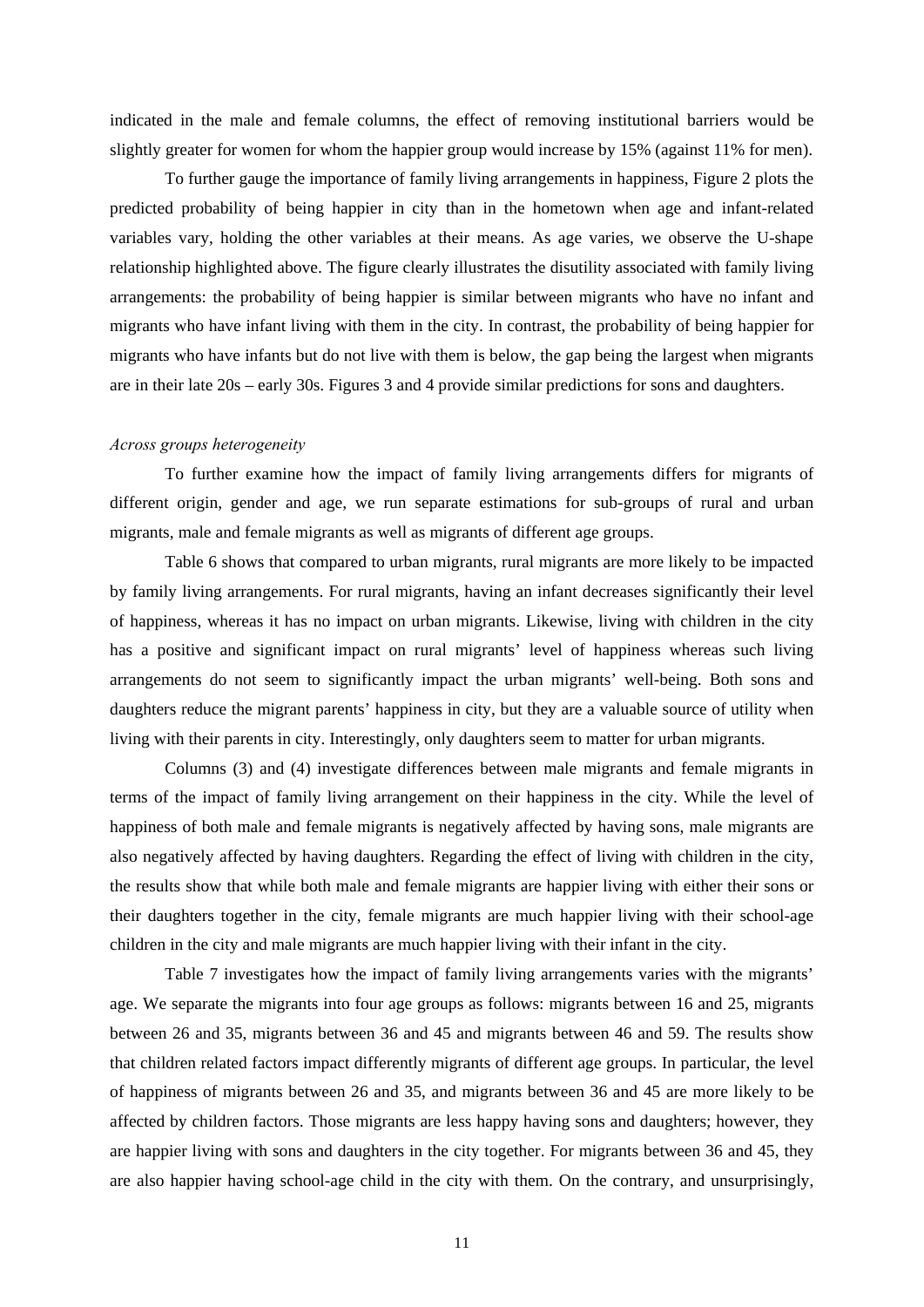none of the children related factors have any impact on migrants between 46 and 59. Since migrants between 16 and 25 are more likely to have infant children, it is also not surprising to find that having infant children matters for them.

## **5. Conclusion**

(to be included)

### **References**

- Akay A., O. Bargain & K.F. Zimmermann (2012), Relative Concerns of Rural-to-Urban Migrants in China, *Journal of Economic Behavior & Organization*, 81(2), 421– 441.
- Akay A., C. Giulietti, J.D. Robalino & K.F. Zimmermann (2013), Remittances and well-being among Rural-to-Urban Migrants in China, *mimeo*.
- Appleton S. & L. Song (2008), Life Satisfaction in Urban China: Components and Determinants, *World Development*, 36(11), 2325-2340.
- Becchetti L., E. Giachin Ricca & A. Pelloni (2013), The Paradox of Children and Life Satisfaction, *Social Indicators Research*, 111(3), 725-751.
- Blanchflower D. G. (2008), International evidence on well-being, *IZA DP* No. 3354.
- Carrillo B. (2004), Rural-Urban Migration in China: Temporary Migrants in Search of Permanent Settlement, *Portal: Journal of Multidisciplinary International Studies*, 1(2).
- Chen, X., Huang, Q., Rozelle, S., Shi, Y. & Zhang, L. (2009), Effect of migration on children's educational performance in rural China, *Comparative Economic Studies*, 51, 323-343.
- Démurger S., M. Gurgand, S. Li & X. Yue (2009), Migrants as second-class workers in urban China ? A decomposition analysis, *Journal of Comparative Economics*, 37(4), 610-628.
- Dolan P., T. Peasgood & M. White (2008), Do we really know what makes us happy? A review of the economic literature on the factors associated with subjective well-being, *Journal of Economic Psychology*, 29, 94-122.
- Easterlin R.A., R. Morgan, M. Switek & F. Wang (2012), China's life satisfaction, 1990–2010, *Proceedings of National Academic Science of USA*, 109, 9775-9780.
- Gao Y., Li, L., Kim, J-H., Congdon, N., Lau, J. & Griffiths S. (2010), The impact of parental migration on health status and health behaviours among left behind adolescent school children in China, *BMC Public Health*, 10(56), doi:10.1186/1471-2458-10-56.
- Gong X., Kong, S. T., Li, S. & Meng, X. (2008), Rural-urban migrants A driving force for growth, in L. Song, R. Garnaut & W. T. Woo (Eds), *China's Dilemma, Economic Growth, the Environment and Climate Change*, Canberra: Asian Pacific Press and Washington D.C. Brookings Institution Press.
- Jiang S., M. Lu & H. Sato (2012), Identity, Inequality, and Happiness: Evidence from Urban China, *World Development*, 40(6), 1190-1200.
- Knight J. & R. Gunatilaka (2010), Great Expectations? The Subjective Well-Being of Rural-Urban Migrants in China, *World Development*, 38(1), 113-124.
- Knight J. & R. Gunatilaka (2011), Does economic growth raise happiness in China? *Oxford Development Studies*, 39, 1-24.
- Kong T. and X. Meng (2010), The educational and health outcomes of the children of migrants, in X. Meng, C. Manning, T. Effendi & S. Li (eds.), *The great migration: rural-urban migration in China and Indonesia*, United Kingdom: Edward Elgar Publishing.

Lee L. & A. Park (2010), Parental Migration and Child Development in China, *Mimeo*.

Lee M. H. (2011), Migration and children's welfare in China: The schooling and health of children left behind, *The Journal of Developing Areas*, 44(2), 165-182.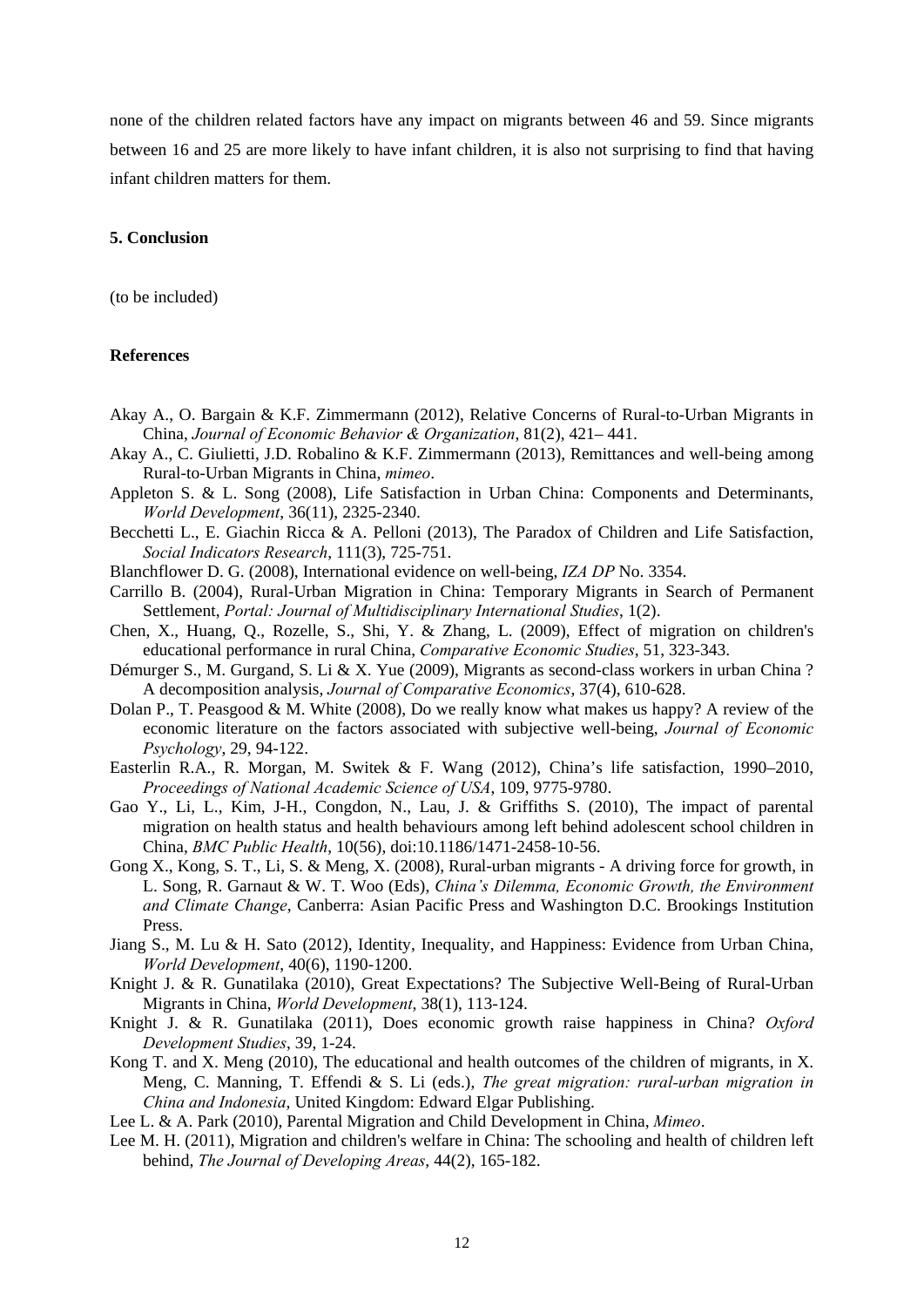- Liu Z. & Q. Shang (2012), Individual well-being in urban China: The role of income expectations, *China Economic Review*, 23(4), 833-849.
- Meng X. & C. Yamauchi (2012), Migration on their Children's Education and Health Outcomes, *Mimeo*.
- Simpson N.B. (2013), Happiness and Migration, in K.F. Zimmermann & A.F. Constant (eds.), *International Handbook of the Economics of Migration*, Edward Elgar Publishing Limited, forthcoming.
- Wang H., L. Pan & N. Heerink (2013), Working Conditions and Job Satisfaction of China's New Generation of Migrant Workers: Evidence from an Inland City, *IZA DP* No. 7405.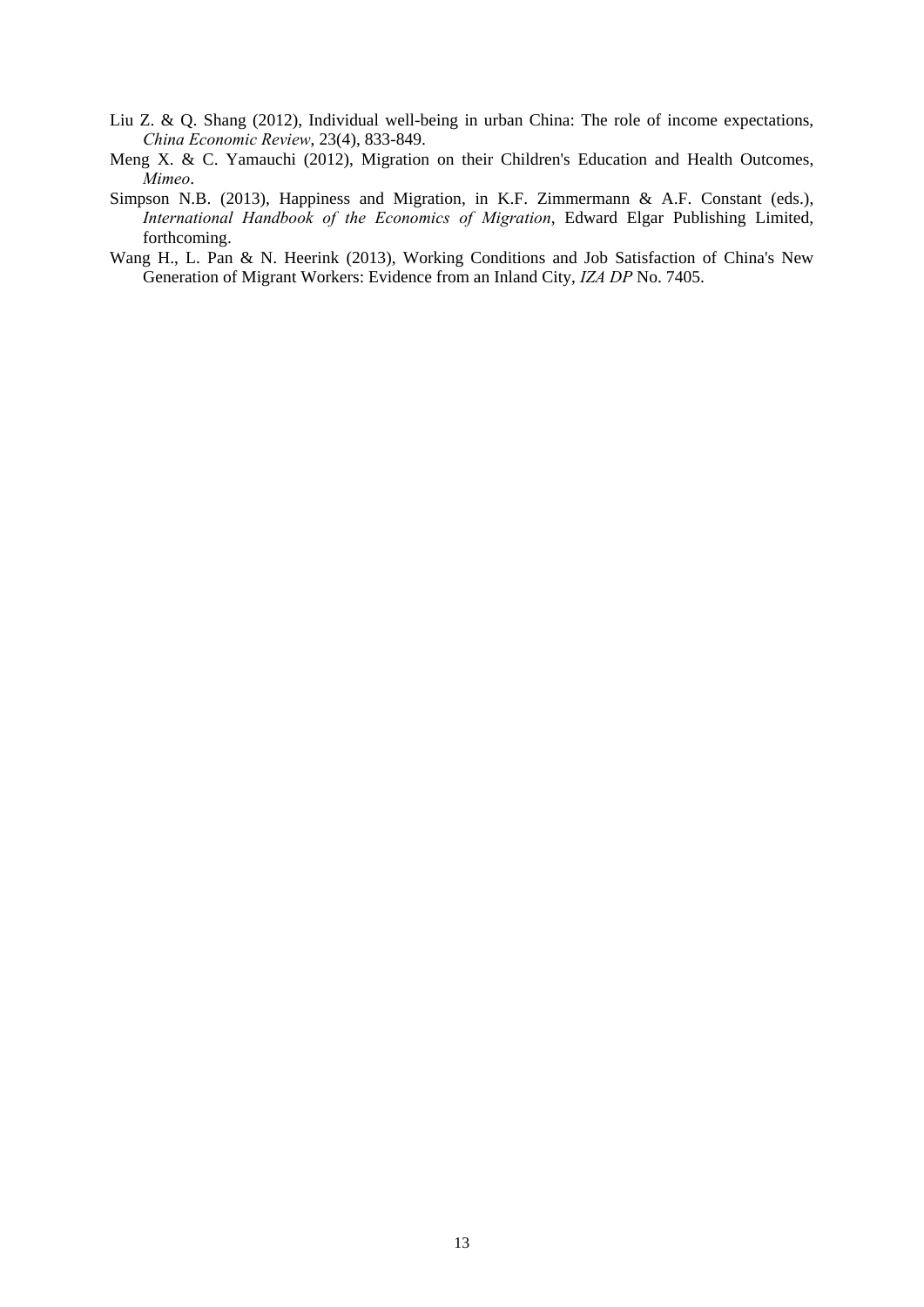| Total   | Rural-urban | Urban-urban |
|---------|-------------|-------------|
|         | migrant     | migrant     |
| 13.12   | 12.81       | 14.84       |
| 51.25   | 51.23       | 51.36       |
| 35.63   | 35.96       | 33.79       |
|         |             |             |
| 127,899 | 108,514     | 19,385      |
|         |             |             |

# **Table 1 - Happiness and migration**

*Source*: NPFPC Migrant Survey 2011.

*Note*: the origin (rural versus urban) of migrants is defined by their *hukou*.

| <b>Happiness level</b>                             | <b>Unhappy</b> | <b>Almost the same</b> | <b>Happier</b> |
|----------------------------------------------------|----------------|------------------------|----------------|
| Total                                              | 13.12          | 51.25                  | 35.63          |
| No child                                           | 14.01          | 51.27                  | 34.71          |
| One child                                          | 12.61          | 51.04                  | 36.35          |
| Two children                                       | 11.90          | 52.01                  | 36.09          |
| Three children and more                            | 11.63          | 47.74                  | 40.63          |
| No school-age child                                | 13.77          | 51.51                  | 34.71          |
| At least a school-age child                        | 11.91          | 50.74                  | 37.35          |
| No infant                                          | 13.19          | 50.97                  | 35.84          |
| At least an infant                                 | 12.92          | 51.96                  | 35.12          |
| No son                                             | 13.54          | 51.17                  | 35.28          |
| At least a son                                     | 12.39          | 51.35                  | 36.25          |
| No daughter                                        | 13.46          | 51.25                  | 35.29          |
| At least a daughter                                | 12.27          | 51.23                  | 36.50          |
| Among migrants who have children (and by category) |                |                        |                |
| No child in city                                   | 15.84          | 55.82                  | 28.35          |
| At least a child in city                           | 11.08          | 49.45                  | 39.47          |
| No school-age child in city                        | 15.45          | 55.21                  | 29.34          |
| School-age child                                   | 10.31          | 48.71                  | 40.98          |
| No infant in city                                  | 16.17          | 56.59                  | 27.23          |
| At least an infant in city                         | 11.82          | 50.40                  | 37.78          |
| No son in city                                     | 15.89          | 55.51                  | 28.60          |
| At least a son in city                             | 10.94          | 49.62                  | 39.44          |
| No daughter in city                                | 15.77          | 55.96                  | 28.28          |
| At least a daughter in city                        | 10.84          | 49.31                  | 39.85          |

# **Table 2 - Children, living arrangements and parents' happiness**

*Source*: NPFPC Migrant Survey 2011.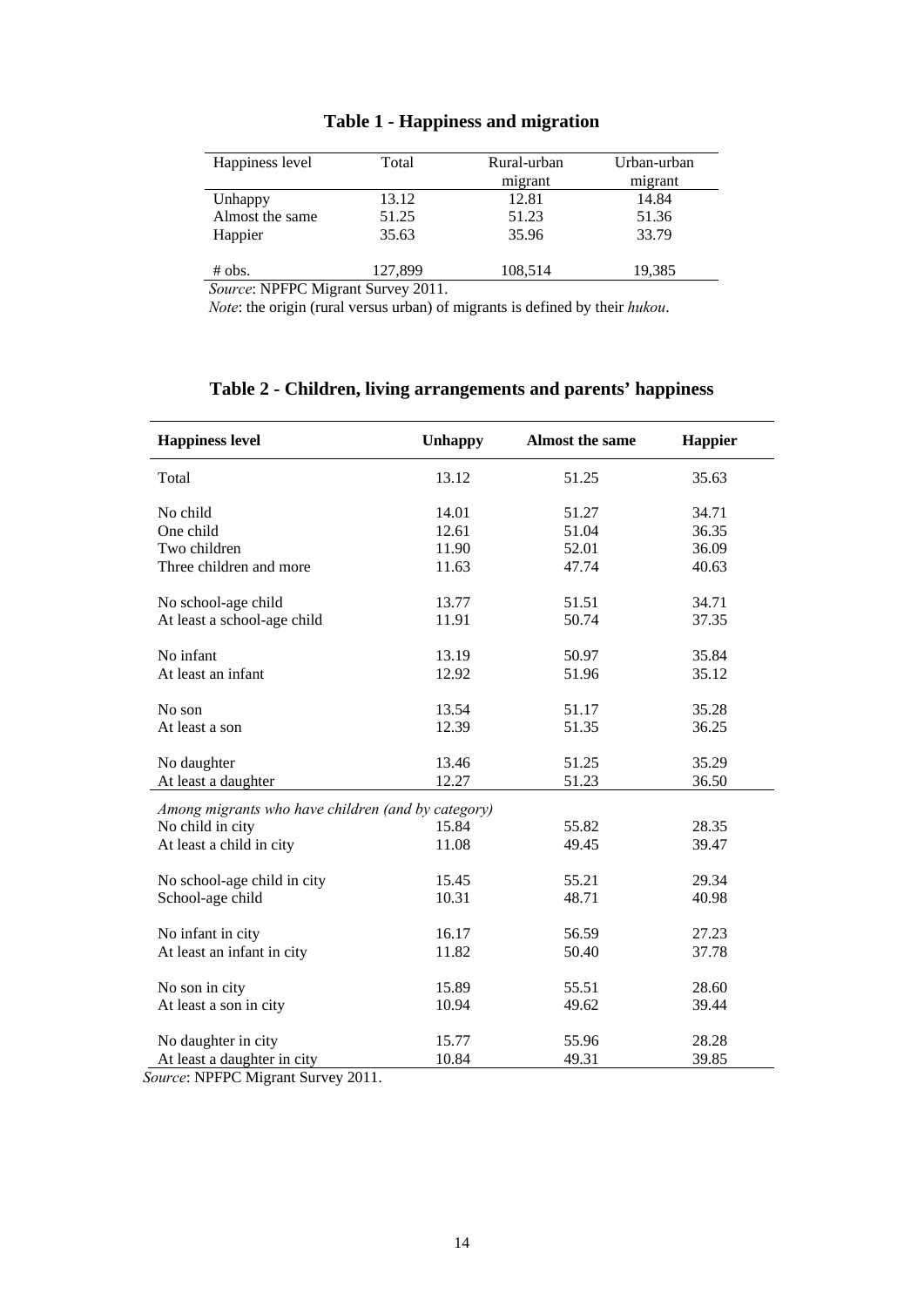|                                                    | <b>Total</b> |        | Rural-urban<br>migrant |        | Urban-urban<br>migrant |        |
|----------------------------------------------------|--------------|--------|------------------------|--------|------------------------|--------|
|                                                    | mean         | s. d.  | mean                   | s. d.  | mean                   | s. d.  |
| Male                                               | 0.532        | 0.499  | 0.531                  | 0.499  | 0.534                  | 0.499  |
| Age                                                | 33.42        | 9.169  | 33.31                  | 9.142  | 34.08                  | 9.291  |
| Han                                                | 0.931        | 0.254  | 0.929                  | 0.256  | 0.938                  | 0.241  |
| Below primary                                      | 0.0183       | 0.134  | 0.0208                 | 0.143  | 0.00449                | 0.0668 |
| Primary                                            | 0.147        | 0.354  | 0.166                  | 0.372  | 0.0408                 | 0.198  |
| Junior high                                        | 0.550        | 0.497  | 0.592                  | 0.491  | 0.314                  | 0.464  |
| High school                                        | 0.151        | 0.358  | 0.139                  | 0.346  | 0.217                  | 0.412  |
| Tech-Prof                                          | 0.0555       | 0.229  | 0.0455                 | 0.208  | 0.111                  | 0.315  |
| Junior college                                     | 0.0529       | 0.224  | 0.0290                 | 0.168  | 0.187                  | 0.390  |
| University                                         | 0.0254       | 0.157  | 0.00753                | 0.0864 | 0.126                  | 0.331  |
| # years of education                               | 9.623        | 2.892  | 9.187                  | 2.636  | 12.06                  | 3.047  |
| Above 9-year comp. educ.                           | 0.285        | 0.451  | 0.221                  | 0.415  | 0.640                  | 0.480  |
| Married                                            | 0.775        | 0.417  | 0.783                  | 0.412  | 0.730                  | 0.444  |
| Duration in this city                              | 4.638        | 4.961  | 4.610                  | 4.952  | 4.791                  | 5.009  |
| Duration in current job                            | 3.982        | 4.542  | 3.889                  | 4.431  | 4.512                  | 5.091  |
| # returns to hometown this year                    | 1.830        | 1.939  | 1.783                  | 1.887  | 2.094                  | 2.187  |
| Inter-province migration                           | 0.506        | 0.500  | 0.513                  | 0.500  | 0.468                  | 0.499  |
| Inter-city in a province                           | 0.312        | 0.463  | 0.309                  | 0.462  | 0.330                  | 0.470  |
| Inter-county in a city                             | 0.181        | 0.385  | 0.178                  | 0.382  | 0.202                  | 0.401  |
| Employer                                           | 0.0753       | 0.264  | 0.0723                 | 0.259  | 0.0924                 | 0.290  |
| Self-employed                                      | 0.359        | 0.480  | 0.375                  | 0.484  | 0.269                  | 0.443  |
| Housework                                          | 0.0189       | 0.136  | 0.0197                 | 0.139  | 0.0140                 | 0.118  |
| Employee                                           | 0.547        | 0.498  | 0.533                  | 0.499  | 0.625                  | 0.484  |
| Yearly remittances                                 | 3105.9       | 5838.0 | 3066.6                 | 5635.7 | 3325.8                 | 6857.2 |
| Monthly household income                           | 4169.5       | 4814.4 | 4027.8                 | 4452.7 | 4962.7                 | 6418.7 |
| Local share of migrants                            | 0.338        | 0.282  | 0.345                  | 0.283  | 0.298                  | 0.272  |
| % of male in local migrant pop                     | 0.553        | 0.107  | 0.553                  | 0.107  | 0.549                  | 0.110  |
| # children                                         | 1.081        | 0.849  | 1.128                  | 0.864  | 0.814                  | 0.704  |
| No child                                           | 0.270        | 0.444  | 0.257                  | 0.437  | 0.340                  | 0.474  |
| One child                                          | 0.427        | 0.495  | 0.410                  | 0.492  | 0.522                  | 0.500  |
| Two children                                       | 0.264        | 0.441  | 0.289                  | 0.453  | 0.123                  | 0.329  |
| Three children and more                            | 0.0400       | 0.196  | 0.0446                 | 0.206  | 0.0142                 | 0.118  |
| Any school-age child                               | 0.379        | 0.485  | 0.396                  | 0.489  | 0.285                  | 0.452  |
| Any infant                                         | 0.275        | 0.447  | 0.280                  | 0.449  | 0.245                  | 0.430  |
| Any son                                            | 0.373        | 0.483  | 0.387                  | 0.487  | 0.289                  | 0.453  |
| Any daughter                                       | 0.290        | 0.454  | 0.301                  | 0.459  | 0.229                  | 0.420  |
| Among migrants who have children (and by category) |              |        |                        |        |                        |        |
| Any child in city                                  | 0.722        | 0.448  | 0.719                  | 0.450  | 0.747                  | 0.435  |
| Any school-age child in city                       | 0.688        | 0.463  | 0.685                  | 0.464  | 0.709                  | 0.454  |
| Any infant in city                                 | 0.747        | 0.435  | 0.743                  | 0.437  | 0.775                  | 0.418  |
| Any son in city                                    | 0.706        | 0.456  | 0.702                  | 0.457  | 0.731                  | 0.443  |
| Any daughter in city                               | 0.711        | 0.453  | 0.706                  | 0.456  | 0.747                  | 0.435  |
| $\mathbf N$                                        | 127,899      |        | 108,514                |        | 19,385                 |        |

# **Table 3 - Summary statistics**

*Source*: NPFPC Migrant Survey 2011.

*Note*: the origin (rural *versus* urban) of migrants is defined by their *hukou*. The total monthly household income (in Yuan) includes wages, business income, rent, transfer payments, etc. Remittances in Yuan are the total amount of money transferred to the family in hometown over the past year.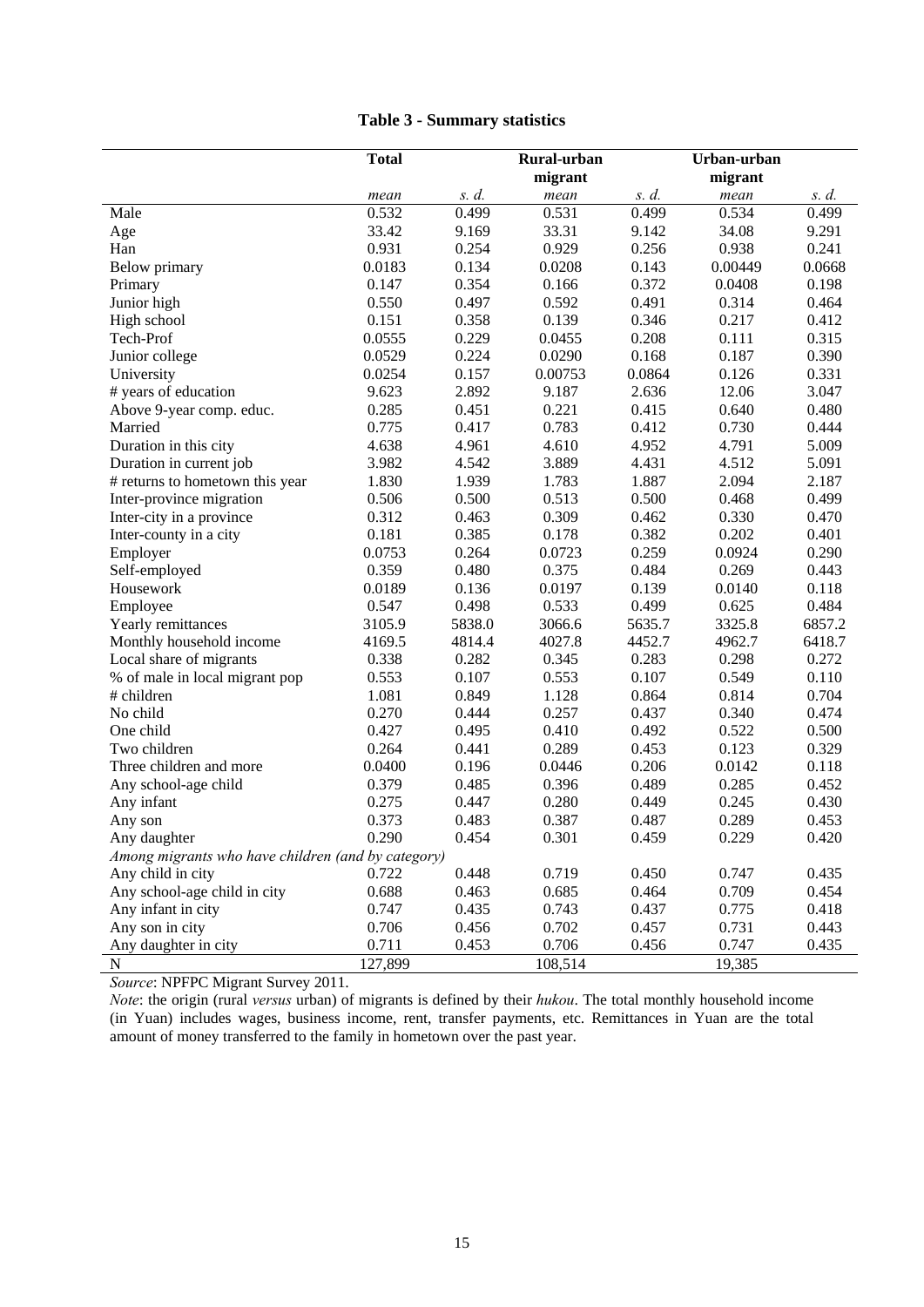| (3)<br>(1)<br>(2)<br>(4)<br>With child<br>With no child<br>With child<br>Child age and<br>variable<br>variables<br>variables<br>gender<br>(number)<br>(dummy)<br>$0.0823***$<br>$0.0822***$<br>$0.0824***$<br>$0.0823***$<br>Rural origin of migrants<br>(0.0118)<br>(0.0118)<br>(0.0118)<br>(0.0118)<br>$-0.0223***$<br>$-0.0252***$<br>$-0.0248$ ***<br>$-0.0243***$<br>Male<br>(0.00786)<br>(0.00787)<br>(0.00787)<br>(0.00790)<br>$-0.00970$ ***<br>$-0.00918$ ***<br>$-0.00746$ **<br>$-0.0102***$<br>Age<br>(0.00333)<br>(0.00351)<br>(0.00354)<br>(0.00363)<br>$0.000125***$<br>$0.000170$ ***<br>$0.000162***$<br>$0.000173***$<br>Age square<br>(0.0000454)<br>(0.0000486)<br>(0.0000492)<br>(0.0000498)<br>$-0.0563***$<br>$-0.0539***$<br>$-0.0539***$<br>$-0.0543***$<br>Han<br>(0.0172)<br>(0.0172)<br>(0.0172)<br>(0.0172)<br>0.0209<br>0.0189<br>0.0189<br>0.0179<br>Primary<br>(0.0317)<br>(0.0318)<br>(0.0317)<br>(0.0318)<br>$-0.0163$<br>$-0.0191$<br>$-0.0187$<br>$-0.0204$<br>Junior high<br>(0.0311)<br>(0.0311)<br>(0.0311)<br>(0.0311)<br>$-0.0576$<br>$-0.0572$ <sup>*</sup><br>$-0.0587$<br>$-0.0528$<br>High school<br>(0.0325)<br>(0.0325)<br>(0.0324)<br>(0.0325)<br>$-0.121***$<br>$-0.129***$<br>$-0.131***$<br>$-0.130***$<br>Tech-Prof<br>(0.0350)<br>(0.0350)<br>(0.0350)<br>(0.0350)<br>$-0.157***$<br>$-0.170***$<br>$-0.171***$<br>$-0.170***$<br>Junior college<br>(0.0359)<br>(0.0359)<br>(0.0359)<br>(0.0359)<br>$-0.217***$<br>$-0.218***$<br>$-0.218***$<br>$-0.198***$<br>College and above<br>(0.0404)<br>(0.0404)<br>(0.0404)<br>(0.0404)<br>$0.0721***$<br>$0.0678***$<br>$0.0701***$<br>$0.0743***$<br>Married<br>(0.0141)<br>(0.0122)<br>(0.0131)<br>(0.0141)<br>$-0.0824***$<br># children less than 16<br>(0.00826)<br>$0.160***$<br># children living in city<br>(0.00850)<br>$-0.127***$<br>One child<br>(0.0131)<br>$-0.117***$<br>Two children<br>(0.0158)<br>$-0.0596$<br>Three children and more<br>(0.0357)<br>$0.220***$<br>Any child in city<br>(0.0116)<br>Any school-age child<br>$-0.0254$<br>(0.0243)<br>$-0.0456$<br>Any infant<br>(0.0234)<br>$-0.0674***$<br>Any son<br>(0.0227)<br>$-0.0717***$<br>Any daughter<br>(0.0216)<br>$0.0592**$<br>Any school-age child in city<br>(0.0302)<br>0.0646<br>Any infant in city<br>(0.0290)<br>$0.121***$<br>Any son in city<br>(0.0284)<br>$0.138***$<br>Any daughter in city<br>(0.0276)<br>$-0.0843***$<br>$-0.0755***$<br>$-0.0747***$<br>$-0.0750***$<br>Inter-province migration |  |  |  |
|-------------------------------------------------------------------------------------------------------------------------------------------------------------------------------------------------------------------------------------------------------------------------------------------------------------------------------------------------------------------------------------------------------------------------------------------------------------------------------------------------------------------------------------------------------------------------------------------------------------------------------------------------------------------------------------------------------------------------------------------------------------------------------------------------------------------------------------------------------------------------------------------------------------------------------------------------------------------------------------------------------------------------------------------------------------------------------------------------------------------------------------------------------------------------------------------------------------------------------------------------------------------------------------------------------------------------------------------------------------------------------------------------------------------------------------------------------------------------------------------------------------------------------------------------------------------------------------------------------------------------------------------------------------------------------------------------------------------------------------------------------------------------------------------------------------------------------------------------------------------------------------------------------------------------------------------------------------------------------------------------------------------------------------------------------------------------------------------------------------------------------------------------------------------------------------------------------------------------------------------------------------------------------------------------------------------------------------------------------------------------------------------------------------------------------------------------------------------------------------------------|--|--|--|
|                                                                                                                                                                                                                                                                                                                                                                                                                                                                                                                                                                                                                                                                                                                                                                                                                                                                                                                                                                                                                                                                                                                                                                                                                                                                                                                                                                                                                                                                                                                                                                                                                                                                                                                                                                                                                                                                                                                                                                                                                                                                                                                                                                                                                                                                                                                                                                                                                                                                                                 |  |  |  |
|                                                                                                                                                                                                                                                                                                                                                                                                                                                                                                                                                                                                                                                                                                                                                                                                                                                                                                                                                                                                                                                                                                                                                                                                                                                                                                                                                                                                                                                                                                                                                                                                                                                                                                                                                                                                                                                                                                                                                                                                                                                                                                                                                                                                                                                                                                                                                                                                                                                                                                 |  |  |  |
|                                                                                                                                                                                                                                                                                                                                                                                                                                                                                                                                                                                                                                                                                                                                                                                                                                                                                                                                                                                                                                                                                                                                                                                                                                                                                                                                                                                                                                                                                                                                                                                                                                                                                                                                                                                                                                                                                                                                                                                                                                                                                                                                                                                                                                                                                                                                                                                                                                                                                                 |  |  |  |
|                                                                                                                                                                                                                                                                                                                                                                                                                                                                                                                                                                                                                                                                                                                                                                                                                                                                                                                                                                                                                                                                                                                                                                                                                                                                                                                                                                                                                                                                                                                                                                                                                                                                                                                                                                                                                                                                                                                                                                                                                                                                                                                                                                                                                                                                                                                                                                                                                                                                                                 |  |  |  |
|                                                                                                                                                                                                                                                                                                                                                                                                                                                                                                                                                                                                                                                                                                                                                                                                                                                                                                                                                                                                                                                                                                                                                                                                                                                                                                                                                                                                                                                                                                                                                                                                                                                                                                                                                                                                                                                                                                                                                                                                                                                                                                                                                                                                                                                                                                                                                                                                                                                                                                 |  |  |  |
|                                                                                                                                                                                                                                                                                                                                                                                                                                                                                                                                                                                                                                                                                                                                                                                                                                                                                                                                                                                                                                                                                                                                                                                                                                                                                                                                                                                                                                                                                                                                                                                                                                                                                                                                                                                                                                                                                                                                                                                                                                                                                                                                                                                                                                                                                                                                                                                                                                                                                                 |  |  |  |
|                                                                                                                                                                                                                                                                                                                                                                                                                                                                                                                                                                                                                                                                                                                                                                                                                                                                                                                                                                                                                                                                                                                                                                                                                                                                                                                                                                                                                                                                                                                                                                                                                                                                                                                                                                                                                                                                                                                                                                                                                                                                                                                                                                                                                                                                                                                                                                                                                                                                                                 |  |  |  |
|                                                                                                                                                                                                                                                                                                                                                                                                                                                                                                                                                                                                                                                                                                                                                                                                                                                                                                                                                                                                                                                                                                                                                                                                                                                                                                                                                                                                                                                                                                                                                                                                                                                                                                                                                                                                                                                                                                                                                                                                                                                                                                                                                                                                                                                                                                                                                                                                                                                                                                 |  |  |  |
|                                                                                                                                                                                                                                                                                                                                                                                                                                                                                                                                                                                                                                                                                                                                                                                                                                                                                                                                                                                                                                                                                                                                                                                                                                                                                                                                                                                                                                                                                                                                                                                                                                                                                                                                                                                                                                                                                                                                                                                                                                                                                                                                                                                                                                                                                                                                                                                                                                                                                                 |  |  |  |
|                                                                                                                                                                                                                                                                                                                                                                                                                                                                                                                                                                                                                                                                                                                                                                                                                                                                                                                                                                                                                                                                                                                                                                                                                                                                                                                                                                                                                                                                                                                                                                                                                                                                                                                                                                                                                                                                                                                                                                                                                                                                                                                                                                                                                                                                                                                                                                                                                                                                                                 |  |  |  |
|                                                                                                                                                                                                                                                                                                                                                                                                                                                                                                                                                                                                                                                                                                                                                                                                                                                                                                                                                                                                                                                                                                                                                                                                                                                                                                                                                                                                                                                                                                                                                                                                                                                                                                                                                                                                                                                                                                                                                                                                                                                                                                                                                                                                                                                                                                                                                                                                                                                                                                 |  |  |  |
|                                                                                                                                                                                                                                                                                                                                                                                                                                                                                                                                                                                                                                                                                                                                                                                                                                                                                                                                                                                                                                                                                                                                                                                                                                                                                                                                                                                                                                                                                                                                                                                                                                                                                                                                                                                                                                                                                                                                                                                                                                                                                                                                                                                                                                                                                                                                                                                                                                                                                                 |  |  |  |
|                                                                                                                                                                                                                                                                                                                                                                                                                                                                                                                                                                                                                                                                                                                                                                                                                                                                                                                                                                                                                                                                                                                                                                                                                                                                                                                                                                                                                                                                                                                                                                                                                                                                                                                                                                                                                                                                                                                                                                                                                                                                                                                                                                                                                                                                                                                                                                                                                                                                                                 |  |  |  |
|                                                                                                                                                                                                                                                                                                                                                                                                                                                                                                                                                                                                                                                                                                                                                                                                                                                                                                                                                                                                                                                                                                                                                                                                                                                                                                                                                                                                                                                                                                                                                                                                                                                                                                                                                                                                                                                                                                                                                                                                                                                                                                                                                                                                                                                                                                                                                                                                                                                                                                 |  |  |  |
|                                                                                                                                                                                                                                                                                                                                                                                                                                                                                                                                                                                                                                                                                                                                                                                                                                                                                                                                                                                                                                                                                                                                                                                                                                                                                                                                                                                                                                                                                                                                                                                                                                                                                                                                                                                                                                                                                                                                                                                                                                                                                                                                                                                                                                                                                                                                                                                                                                                                                                 |  |  |  |
|                                                                                                                                                                                                                                                                                                                                                                                                                                                                                                                                                                                                                                                                                                                                                                                                                                                                                                                                                                                                                                                                                                                                                                                                                                                                                                                                                                                                                                                                                                                                                                                                                                                                                                                                                                                                                                                                                                                                                                                                                                                                                                                                                                                                                                                                                                                                                                                                                                                                                                 |  |  |  |
|                                                                                                                                                                                                                                                                                                                                                                                                                                                                                                                                                                                                                                                                                                                                                                                                                                                                                                                                                                                                                                                                                                                                                                                                                                                                                                                                                                                                                                                                                                                                                                                                                                                                                                                                                                                                                                                                                                                                                                                                                                                                                                                                                                                                                                                                                                                                                                                                                                                                                                 |  |  |  |
|                                                                                                                                                                                                                                                                                                                                                                                                                                                                                                                                                                                                                                                                                                                                                                                                                                                                                                                                                                                                                                                                                                                                                                                                                                                                                                                                                                                                                                                                                                                                                                                                                                                                                                                                                                                                                                                                                                                                                                                                                                                                                                                                                                                                                                                                                                                                                                                                                                                                                                 |  |  |  |
|                                                                                                                                                                                                                                                                                                                                                                                                                                                                                                                                                                                                                                                                                                                                                                                                                                                                                                                                                                                                                                                                                                                                                                                                                                                                                                                                                                                                                                                                                                                                                                                                                                                                                                                                                                                                                                                                                                                                                                                                                                                                                                                                                                                                                                                                                                                                                                                                                                                                                                 |  |  |  |
|                                                                                                                                                                                                                                                                                                                                                                                                                                                                                                                                                                                                                                                                                                                                                                                                                                                                                                                                                                                                                                                                                                                                                                                                                                                                                                                                                                                                                                                                                                                                                                                                                                                                                                                                                                                                                                                                                                                                                                                                                                                                                                                                                                                                                                                                                                                                                                                                                                                                                                 |  |  |  |
|                                                                                                                                                                                                                                                                                                                                                                                                                                                                                                                                                                                                                                                                                                                                                                                                                                                                                                                                                                                                                                                                                                                                                                                                                                                                                                                                                                                                                                                                                                                                                                                                                                                                                                                                                                                                                                                                                                                                                                                                                                                                                                                                                                                                                                                                                                                                                                                                                                                                                                 |  |  |  |
|                                                                                                                                                                                                                                                                                                                                                                                                                                                                                                                                                                                                                                                                                                                                                                                                                                                                                                                                                                                                                                                                                                                                                                                                                                                                                                                                                                                                                                                                                                                                                                                                                                                                                                                                                                                                                                                                                                                                                                                                                                                                                                                                                                                                                                                                                                                                                                                                                                                                                                 |  |  |  |
|                                                                                                                                                                                                                                                                                                                                                                                                                                                                                                                                                                                                                                                                                                                                                                                                                                                                                                                                                                                                                                                                                                                                                                                                                                                                                                                                                                                                                                                                                                                                                                                                                                                                                                                                                                                                                                                                                                                                                                                                                                                                                                                                                                                                                                                                                                                                                                                                                                                                                                 |  |  |  |
|                                                                                                                                                                                                                                                                                                                                                                                                                                                                                                                                                                                                                                                                                                                                                                                                                                                                                                                                                                                                                                                                                                                                                                                                                                                                                                                                                                                                                                                                                                                                                                                                                                                                                                                                                                                                                                                                                                                                                                                                                                                                                                                                                                                                                                                                                                                                                                                                                                                                                                 |  |  |  |
|                                                                                                                                                                                                                                                                                                                                                                                                                                                                                                                                                                                                                                                                                                                                                                                                                                                                                                                                                                                                                                                                                                                                                                                                                                                                                                                                                                                                                                                                                                                                                                                                                                                                                                                                                                                                                                                                                                                                                                                                                                                                                                                                                                                                                                                                                                                                                                                                                                                                                                 |  |  |  |
|                                                                                                                                                                                                                                                                                                                                                                                                                                                                                                                                                                                                                                                                                                                                                                                                                                                                                                                                                                                                                                                                                                                                                                                                                                                                                                                                                                                                                                                                                                                                                                                                                                                                                                                                                                                                                                                                                                                                                                                                                                                                                                                                                                                                                                                                                                                                                                                                                                                                                                 |  |  |  |
|                                                                                                                                                                                                                                                                                                                                                                                                                                                                                                                                                                                                                                                                                                                                                                                                                                                                                                                                                                                                                                                                                                                                                                                                                                                                                                                                                                                                                                                                                                                                                                                                                                                                                                                                                                                                                                                                                                                                                                                                                                                                                                                                                                                                                                                                                                                                                                                                                                                                                                 |  |  |  |
|                                                                                                                                                                                                                                                                                                                                                                                                                                                                                                                                                                                                                                                                                                                                                                                                                                                                                                                                                                                                                                                                                                                                                                                                                                                                                                                                                                                                                                                                                                                                                                                                                                                                                                                                                                                                                                                                                                                                                                                                                                                                                                                                                                                                                                                                                                                                                                                                                                                                                                 |  |  |  |
|                                                                                                                                                                                                                                                                                                                                                                                                                                                                                                                                                                                                                                                                                                                                                                                                                                                                                                                                                                                                                                                                                                                                                                                                                                                                                                                                                                                                                                                                                                                                                                                                                                                                                                                                                                                                                                                                                                                                                                                                                                                                                                                                                                                                                                                                                                                                                                                                                                                                                                 |  |  |  |
|                                                                                                                                                                                                                                                                                                                                                                                                                                                                                                                                                                                                                                                                                                                                                                                                                                                                                                                                                                                                                                                                                                                                                                                                                                                                                                                                                                                                                                                                                                                                                                                                                                                                                                                                                                                                                                                                                                                                                                                                                                                                                                                                                                                                                                                                                                                                                                                                                                                                                                 |  |  |  |
|                                                                                                                                                                                                                                                                                                                                                                                                                                                                                                                                                                                                                                                                                                                                                                                                                                                                                                                                                                                                                                                                                                                                                                                                                                                                                                                                                                                                                                                                                                                                                                                                                                                                                                                                                                                                                                                                                                                                                                                                                                                                                                                                                                                                                                                                                                                                                                                                                                                                                                 |  |  |  |
|                                                                                                                                                                                                                                                                                                                                                                                                                                                                                                                                                                                                                                                                                                                                                                                                                                                                                                                                                                                                                                                                                                                                                                                                                                                                                                                                                                                                                                                                                                                                                                                                                                                                                                                                                                                                                                                                                                                                                                                                                                                                                                                                                                                                                                                                                                                                                                                                                                                                                                 |  |  |  |
|                                                                                                                                                                                                                                                                                                                                                                                                                                                                                                                                                                                                                                                                                                                                                                                                                                                                                                                                                                                                                                                                                                                                                                                                                                                                                                                                                                                                                                                                                                                                                                                                                                                                                                                                                                                                                                                                                                                                                                                                                                                                                                                                                                                                                                                                                                                                                                                                                                                                                                 |  |  |  |
|                                                                                                                                                                                                                                                                                                                                                                                                                                                                                                                                                                                                                                                                                                                                                                                                                                                                                                                                                                                                                                                                                                                                                                                                                                                                                                                                                                                                                                                                                                                                                                                                                                                                                                                                                                                                                                                                                                                                                                                                                                                                                                                                                                                                                                                                                                                                                                                                                                                                                                 |  |  |  |
|                                                                                                                                                                                                                                                                                                                                                                                                                                                                                                                                                                                                                                                                                                                                                                                                                                                                                                                                                                                                                                                                                                                                                                                                                                                                                                                                                                                                                                                                                                                                                                                                                                                                                                                                                                                                                                                                                                                                                                                                                                                                                                                                                                                                                                                                                                                                                                                                                                                                                                 |  |  |  |
|                                                                                                                                                                                                                                                                                                                                                                                                                                                                                                                                                                                                                                                                                                                                                                                                                                                                                                                                                                                                                                                                                                                                                                                                                                                                                                                                                                                                                                                                                                                                                                                                                                                                                                                                                                                                                                                                                                                                                                                                                                                                                                                                                                                                                                                                                                                                                                                                                                                                                                 |  |  |  |
|                                                                                                                                                                                                                                                                                                                                                                                                                                                                                                                                                                                                                                                                                                                                                                                                                                                                                                                                                                                                                                                                                                                                                                                                                                                                                                                                                                                                                                                                                                                                                                                                                                                                                                                                                                                                                                                                                                                                                                                                                                                                                                                                                                                                                                                                                                                                                                                                                                                                                                 |  |  |  |
|                                                                                                                                                                                                                                                                                                                                                                                                                                                                                                                                                                                                                                                                                                                                                                                                                                                                                                                                                                                                                                                                                                                                                                                                                                                                                                                                                                                                                                                                                                                                                                                                                                                                                                                                                                                                                                                                                                                                                                                                                                                                                                                                                                                                                                                                                                                                                                                                                                                                                                 |  |  |  |
|                                                                                                                                                                                                                                                                                                                                                                                                                                                                                                                                                                                                                                                                                                                                                                                                                                                                                                                                                                                                                                                                                                                                                                                                                                                                                                                                                                                                                                                                                                                                                                                                                                                                                                                                                                                                                                                                                                                                                                                                                                                                                                                                                                                                                                                                                                                                                                                                                                                                                                 |  |  |  |
|                                                                                                                                                                                                                                                                                                                                                                                                                                                                                                                                                                                                                                                                                                                                                                                                                                                                                                                                                                                                                                                                                                                                                                                                                                                                                                                                                                                                                                                                                                                                                                                                                                                                                                                                                                                                                                                                                                                                                                                                                                                                                                                                                                                                                                                                                                                                                                                                                                                                                                 |  |  |  |
|                                                                                                                                                                                                                                                                                                                                                                                                                                                                                                                                                                                                                                                                                                                                                                                                                                                                                                                                                                                                                                                                                                                                                                                                                                                                                                                                                                                                                                                                                                                                                                                                                                                                                                                                                                                                                                                                                                                                                                                                                                                                                                                                                                                                                                                                                                                                                                                                                                                                                                 |  |  |  |
|                                                                                                                                                                                                                                                                                                                                                                                                                                                                                                                                                                                                                                                                                                                                                                                                                                                                                                                                                                                                                                                                                                                                                                                                                                                                                                                                                                                                                                                                                                                                                                                                                                                                                                                                                                                                                                                                                                                                                                                                                                                                                                                                                                                                                                                                                                                                                                                                                                                                                                 |  |  |  |
|                                                                                                                                                                                                                                                                                                                                                                                                                                                                                                                                                                                                                                                                                                                                                                                                                                                                                                                                                                                                                                                                                                                                                                                                                                                                                                                                                                                                                                                                                                                                                                                                                                                                                                                                                                                                                                                                                                                                                                                                                                                                                                                                                                                                                                                                                                                                                                                                                                                                                                 |  |  |  |
|                                                                                                                                                                                                                                                                                                                                                                                                                                                                                                                                                                                                                                                                                                                                                                                                                                                                                                                                                                                                                                                                                                                                                                                                                                                                                                                                                                                                                                                                                                                                                                                                                                                                                                                                                                                                                                                                                                                                                                                                                                                                                                                                                                                                                                                                                                                                                                                                                                                                                                 |  |  |  |
|                                                                                                                                                                                                                                                                                                                                                                                                                                                                                                                                                                                                                                                                                                                                                                                                                                                                                                                                                                                                                                                                                                                                                                                                                                                                                                                                                                                                                                                                                                                                                                                                                                                                                                                                                                                                                                                                                                                                                                                                                                                                                                                                                                                                                                                                                                                                                                                                                                                                                                 |  |  |  |
|                                                                                                                                                                                                                                                                                                                                                                                                                                                                                                                                                                                                                                                                                                                                                                                                                                                                                                                                                                                                                                                                                                                                                                                                                                                                                                                                                                                                                                                                                                                                                                                                                                                                                                                                                                                                                                                                                                                                                                                                                                                                                                                                                                                                                                                                                                                                                                                                                                                                                                 |  |  |  |
|                                                                                                                                                                                                                                                                                                                                                                                                                                                                                                                                                                                                                                                                                                                                                                                                                                                                                                                                                                                                                                                                                                                                                                                                                                                                                                                                                                                                                                                                                                                                                                                                                                                                                                                                                                                                                                                                                                                                                                                                                                                                                                                                                                                                                                                                                                                                                                                                                                                                                                 |  |  |  |
|                                                                                                                                                                                                                                                                                                                                                                                                                                                                                                                                                                                                                                                                                                                                                                                                                                                                                                                                                                                                                                                                                                                                                                                                                                                                                                                                                                                                                                                                                                                                                                                                                                                                                                                                                                                                                                                                                                                                                                                                                                                                                                                                                                                                                                                                                                                                                                                                                                                                                                 |  |  |  |
|                                                                                                                                                                                                                                                                                                                                                                                                                                                                                                                                                                                                                                                                                                                                                                                                                                                                                                                                                                                                                                                                                                                                                                                                                                                                                                                                                                                                                                                                                                                                                                                                                                                                                                                                                                                                                                                                                                                                                                                                                                                                                                                                                                                                                                                                                                                                                                                                                                                                                                 |  |  |  |
|                                                                                                                                                                                                                                                                                                                                                                                                                                                                                                                                                                                                                                                                                                                                                                                                                                                                                                                                                                                                                                                                                                                                                                                                                                                                                                                                                                                                                                                                                                                                                                                                                                                                                                                                                                                                                                                                                                                                                                                                                                                                                                                                                                                                                                                                                                                                                                                                                                                                                                 |  |  |  |
|                                                                                                                                                                                                                                                                                                                                                                                                                                                                                                                                                                                                                                                                                                                                                                                                                                                                                                                                                                                                                                                                                                                                                                                                                                                                                                                                                                                                                                                                                                                                                                                                                                                                                                                                                                                                                                                                                                                                                                                                                                                                                                                                                                                                                                                                                                                                                                                                                                                                                                 |  |  |  |

# **Table 4 - Ordered probit estimates of happiness in city compared to hometown**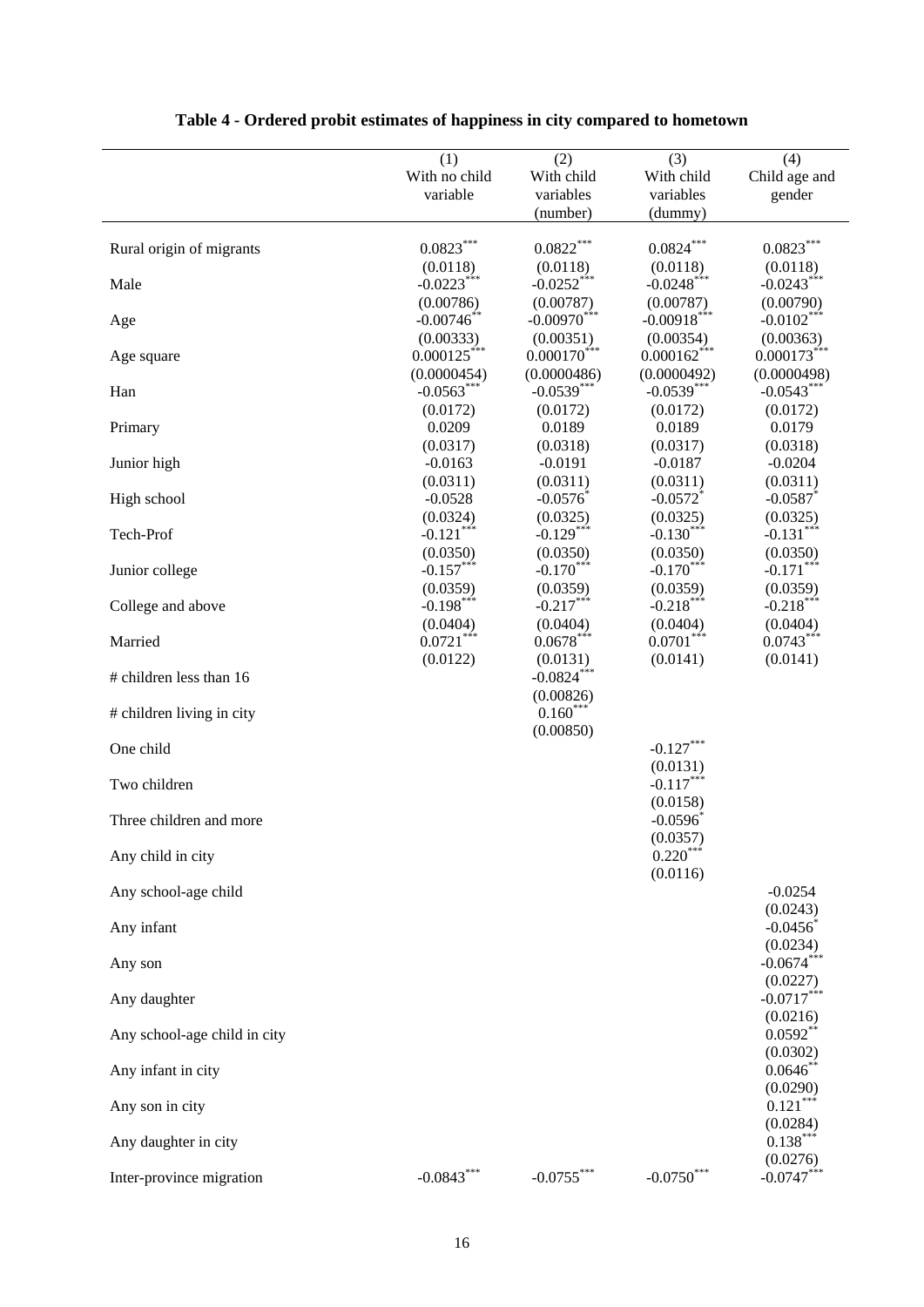|                                          | (0.0134)                 | (0.0134)                 | (0.0134)                 | (0.0134)                 |
|------------------------------------------|--------------------------|--------------------------|--------------------------|--------------------------|
| Inter-city in a province                 | 0.00636                  | 0.0104                   | 0.0109                   | 0.0111                   |
|                                          | (0.0122)                 | (0.0122)                 | (0.0122)                 | (0.0122)                 |
| Duration in this city                    | $0.0111***$              | $0.0101***$              | $0.0101***$              | $0.0100***$              |
|                                          | (0.000996)               | (0.000997)               | (0.000997)               | (0.000998)               |
| # returns to hometown this year          | $-0.00852***$            | $-0.00757***$            | $-0.00752***$            | $-0.00753***$            |
|                                          | (0.00215)                | (0.00216)                | (0.00216)                | (0.00216)                |
| Log(remittances)                         | $0.00706***$             | $0.00801***$             | $0.00797***$             | $0.00800$ <sup>***</sup> |
|                                          | (0.00105)                | (0.00106)                | (0.00106)                | (0.00106)                |
| Log(monthly household income per capita) | $0.0299***$              | $0.0722***$              | $0.0716***$              | $0.0726***$              |
|                                          | (0.00751)                | (0.00790)                | (0.00789)                | (0.00789)                |
| Log(average per capita household income) | $-0.0898***$             | $-0.0995***$             | $-0.0990***$             | $-0.0993***$             |
|                                          | (0.0111)                 | (0.0111)                 | (0.0111)                 | (0.0111)                 |
| Rental housing from employer             | $-0.0346$ **             | $-0.0304$ <sup>*</sup>   | $-0.0296$                | $-0.0305$ <sup>*</sup>   |
|                                          | (0.0161)                 | (0.0161)                 | (0.0161)                 | (0.0161)                 |
| Low-rent housing supplied by government  | $-0.191$ **              | $-0.188$ **              | $-0.187**$               | $-0.186$ **              |
|                                          | (0.0838)                 | (0.0837)                 | (0.0837)                 | (0.0837)                 |
| Borrowed housing                         | $-0.0187$                | $-0.0130$                | $-0.0120$                | $-0.0117$                |
|                                          | (0.0298)                 | (0.0299)                 | (0.0299)                 | (0.0299)                 |
| Free housing provided by unit/employer   | $-0.122***$              | $-0.109***$              | $-0.107***$              | $-0.108***$              |
|                                          |                          | (0.0124)                 |                          | (0.0124)                 |
| Own house/Self-building housing          | $(0.0124)$<br>$0.287***$ | $0.271***$               | $(0.0124)$<br>$0.269***$ | $0.270***$               |
|                                          | (0.0128)                 | (0.0129)                 | (0.0129)                 | (0.0129)                 |
| Dormitory in workplace                   | $-0.0481$ ***            | $-0.0425$ **             | $-0.0424$ **             | $-0.0424$ **             |
|                                          | (0.0181)                 | (0.0181)                 | (0.0181)                 | (0.0181)                 |
| Other irregular living place             | $-0.0912$                | $-0.0846$                | $-0.0873$                | $-0.0849$                |
|                                          |                          |                          |                          |                          |
|                                          | (0.0622)<br>$0.00274**$  | (0.0623)<br>$0.00213**$  | (0.0623)<br>$0.00217**$  | (0.0623)                 |
| Duration in current job                  |                          |                          |                          | $0.00209$ <sup>*</sup>   |
|                                          | (0.00108)<br>$0.0870***$ | (0.00108)<br>$0.0724***$ | (0.00108)<br>$0.0734***$ | (0.00108)                |
| Employer                                 |                          |                          |                          | $0.0729**$               |
|                                          | (0.0296)                 | (0.0297)                 | (0.0297)                 | (0.0297)                 |
| Self-employed                            | $0.0551***$              | $0.0483$ <sup>*</sup>    | $0.0489$ <sup>*</sup>    | $0.0488$ <sup>*</sup>    |
|                                          | (0.0270)                 | (0.0271)                 | (0.0271)                 | (0.0271)                 |
| Employee                                 | $-0.00473$               | 0.00430                  | 0.00595                  | 0.00549                  |
|                                          | (0.0272)                 | (0.0272)                 | (0.0272)                 | (0.0272)                 |
| Mining                                   | 0.00153                  | $-0.0126$                | $-0.0125$                | $-0.0133$                |
|                                          | (0.0349)                 | (0.0349)                 | (0.0349)                 | (0.0349)                 |
| Animal husbandry and fishery             | $0.113***$               | $0.110***$               | $0.111***$               | $0.111***$               |
|                                          | (0.0267)                 | (0.0267)                 | (0.0267)                 | (0.0267)                 |
| Construction                             | $-0.0342$ **             | $-0.0451$                | $-0.0455$                | $-0.0452$                |
|                                          | (0.0154)                 | (0.0154)                 | (0.0154)                 | (0.0154)                 |
| Electricity/coal/water                   | $0.109***$               | $0.102***$               | $0.104***$               | $0.102$ **               |
|                                          | (0.0485)                 | (0.0485)                 | (0.0485)                 | (0.0485)                 |
| Wholesale and retail                     | $-0.00125$               | $-0.00788$               | $-0.00873$               | $-0.00859$               |
|                                          | (0.0138)                 | (0.0138)                 | (0.0139)                 | (0.0139)                 |
| Hotel and catering                       | 0.00150                  | 0.00457                  | 0.00406                  | 0.00387                  |
|                                          | (0.0145)                 | (0.0145)                 | (0.0145)                 | (0.0145)                 |
| Social services                          | 0.00290                  | 0.00121                  | 0.000378                 | 0.000484                 |
|                                          | (0.0147)                 | (0.0148)                 | (0.0148)                 | (0.0148)                 |
| Finance/Insurance/Real estate            | 0.0537                   | 0.0411                   | 0.0390                   | 0.0397                   |
|                                          | (0.0359)                 | (0.0359)                 | (0.0359)                 | (0.0359)                 |
| Transport, storage and communication     | $0.0590***$              | $0.0456$ **              | $0.0456$ **              | $0.0447**$               |
|                                          | (0.0200)                 | (0.0200)                 | (0.0200)                 | (0.0200)                 |
| Health, sports and social welfare        | 0.0288                   | 0.0250                   | 0.0242                   | 0.0243                   |
|                                          | (0.0390)                 | (0.0390)                 | (0.0390)                 | (0.0390)                 |
| Education, Culture, Film and Television  | $0.0766$ **              | 0.0668                   | 0.0651                   | 0.0659                   |
|                                          | (0.0387)                 | (0.0387)                 | (0.0387)                 | (0.0387)                 |
| Research and technical services          | 0.0470                   | 0.0361                   | 0.0353                   | 0.0348                   |
|                                          | (0.0368)                 | (0.0368)                 | (0.0368)                 | (0.0368)                 |
| Party and Government organs and social   | $0.180^{***}$            | $0.180***$               | $0.180***$               | $0.180***$               |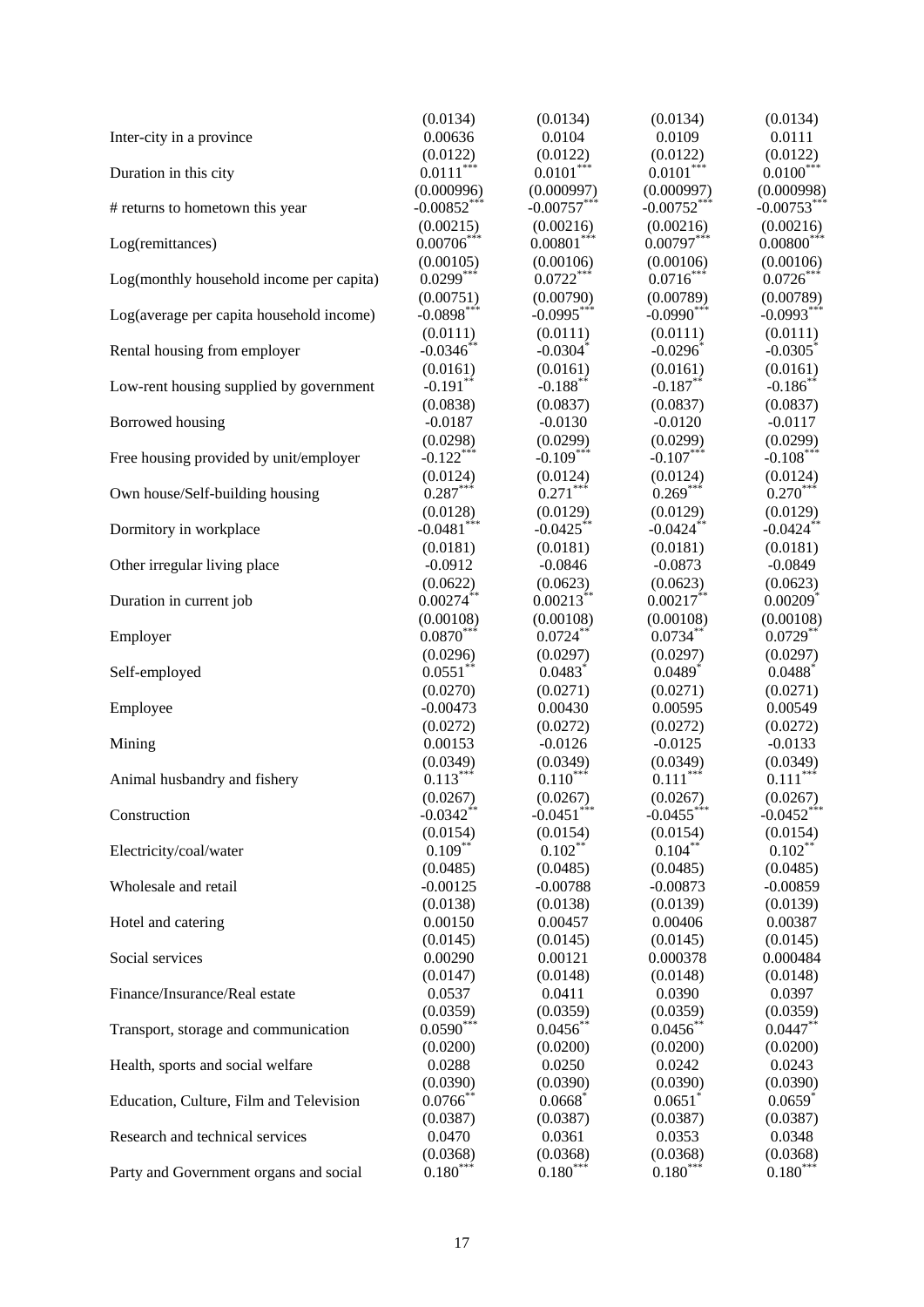| organizations                  | (0.0655)      | (0.0656)                 | (0.0656)      | (0.0656)      |
|--------------------------------|---------------|--------------------------|---------------|---------------|
| Other                          | $-0.0441$ *** | $-0.0486$ <sup>***</sup> | $-0.0490$ *** | $-0.0490$ *** |
|                                | (0.0163)      | (0.0163)                 | (0.0163)      | (0.0163)      |
| Urban pension insurance        | 0.0197        | 0.0157                   | 0.0156        | 0.0156        |
|                                | (0.0173)      | (0.0173)                 | (0.0173)      | (0.0173)      |
| Health insurance               | $0.0377**$    | $0.0356**$               | $0.0358***$   | $0.0354$ **   |
|                                | (0.0150)      | (0.0150)                 | (0.0150)      | (0.0150)      |
| Injury insurance               | $-0.0000261$  | 0.00374                  | 0.00385       | 0.00404       |
|                                | (0.0137)      | (0.0137)                 | (0.0137)      | (0.0137)      |
| Unemployment insurance         | 0.0215        | 0.0185                   | 0.0176        | 0.0178        |
|                                | (0.0185)      | (0.0185)                 | (0.0185)      | (0.0185)      |
| Local share of migrants        | $-0.103***$   | $-0.109***$              | $-0.108***$   | $-0.108***$   |
|                                | (0.0161)      | (0.0161)                 | (0.0161)      | (0.0161)      |
| % of male in local migrant pop | $-0.236***$   | $-0.222$ ***             | $-0.222$ ***  | $-0.221***$   |
|                                | (0.0353)      | (0.0353)                 | (0.0353)      | (0.0353)      |
| Observations                   | 97,981        | 97.981                   | 97.981        | 97,981        |
| $Pseudo-R2$                    | 0.0297        | 0.0316                   | 0.0317        | 0.0317        |
| Log likelihood                 | $-92,941$     | $-92,761$                | $-92,758$     | $-92,751$     |

*Source*: NPFPC Migrant Survey 2011.

*Note*: All regressions also contain dummies for the province of origin and the province of destination, not reported here for brevity. Reference categories are the following: female, ethnic minority, no education, intercounty in a city migration, rental housing from the market, other type of employment (occupation), manufacturing sector.

Standard errors in parentheses.  $p < 0.10$ ,  $p < 0.05$ ,  $p < 0.01$ .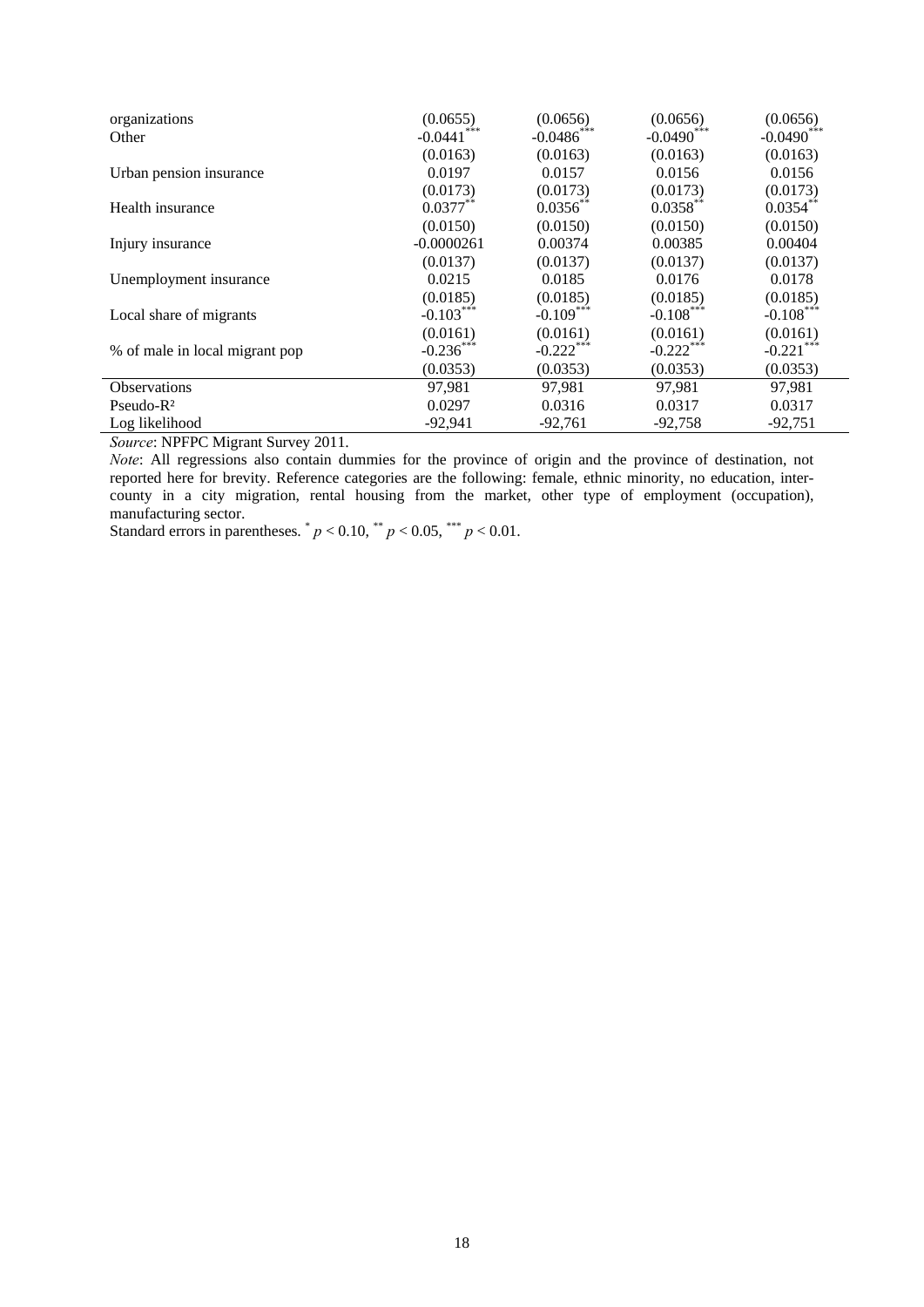|                                         | <b>Total sample</b> | <b>Male</b> | <b>Female</b> |
|-----------------------------------------|---------------------|-------------|---------------|
| <b>Actual distribution:</b>             |                     |             |               |
| Unhappy                                 | 0.1319              | 0.1311      | 0.1325        |
| Same as in hometown                     | 0.5121              | 0.5102      | 0.5133        |
| Happier                                 | 0.356               | 0.3587      | 0.3542        |
| Predicted probabilities (at mean)       |                     |             |               |
| Unhappy                                 | 0.1321              | 0.1247      | 0.1197        |
| Same as in hometown                     | 0.5115              | 0.5277      | 0.5236        |
| Happier                                 | 0.3564              | 0.3475      | 0.3567        |
| Predicted probabilities (at mean) if no |                     |             |               |
| child living in city                    |                     |             |               |
| Unhappy                                 | 0.1406              | 0.1429      | 0.1374        |
| Same as in hometown                     | 0.5388              | 0.5402      | 0.5368        |
| Happier                                 | 0.3205              | 0.317       | 0.3259        |
| Predicted probabilities (at mean) if at |                     |             |               |
| least one child living in city          |                     |             |               |
| Unhappy                                 | 0.0973              | 0.0997      | 0.0947        |
| Same as in hometown                     | 0.5                 | 0.5022      | 0.4968        |
| Happier                                 | 0.4027              | 0.3988      | 0.4084        |

# **Table 5 – Actual and predicted distribution of happiness for changes in family living arrangement**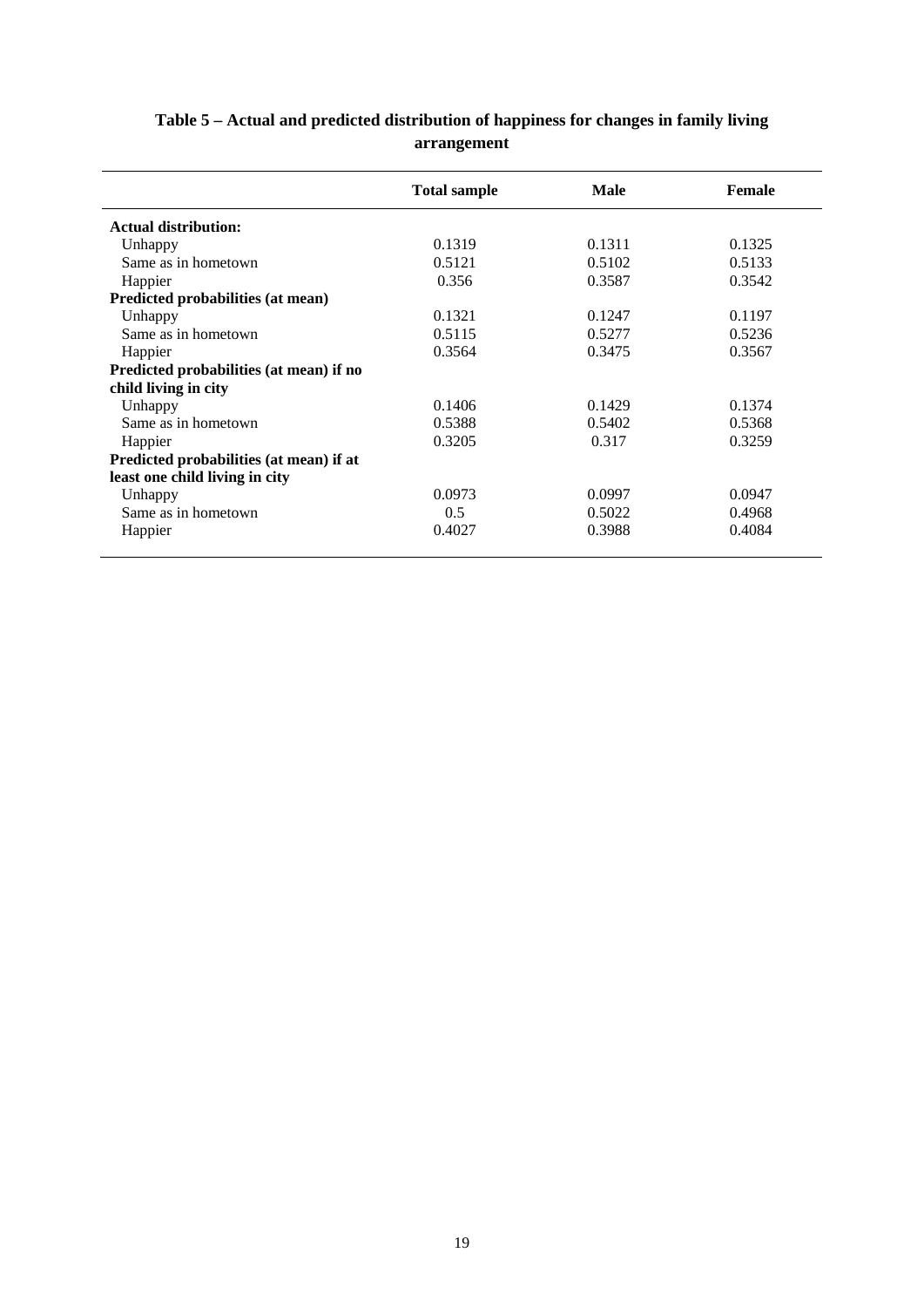|                                          | (1)                       | (2)                      | (3)                      | (4)                      |
|------------------------------------------|---------------------------|--------------------------|--------------------------|--------------------------|
|                                          | Rural migrants            | Urban migrants           | Male                     | Female                   |
| Any school-age child                     | $-0.0378$                 | 0.107                    | $-0.0104$                | $-0.0479$                |
|                                          | (0.0254)                  | (0.0926)                 | (0.0316)                 | (0.0381)                 |
| Any infant                               | $-0.0447$ *               | 0.00829                  | $-0.0496$                | $-0.0397$                |
|                                          | (0.0244)                  | (0.0917)                 | (0.0307)                 | (0.0365)                 |
| Any son                                  | $-0.0670$ ***             | $-0.120$                 | $-0.0692**$              | $-0.0617$                |
|                                          | (0.0236)                  | (0.0893)                 | (0.0296)                 | (0.0355)                 |
| Any daughter                             | $-0.0615***$              | $-0.201$ **              | $-0.0870***$             | $-0.0499$                |
|                                          | (0.0224)                  | (0.0876)                 | (0.0282)                 | (0.0337)                 |
| Any school-age child in city             | $0.0651***$               | $-0.0236$                | 0.0410                   | 0.0884                   |
|                                          | (0.0314)                  | (0.115)                  | (0.0389)                 | (0.0480)                 |
| Any infant in city                       | $0.0616$ *                | 0.0438                   | 0.0627                   | 0.0688                   |
|                                          | (0.0302)                  | (0.113)                  | (0.0375)                 | (0.0460)                 |
| Any son in city                          | $0.125***$                | 0.154                    | $0.121***$               | $0.119***$               |
|                                          | (0.0296)                  | (0.111)                  | (0.0366)                 | (0.0452)                 |
| Any daughter in city                     | $0.131***$                | $0.257***$               | $0.167***$               | $0.0963**$               |
|                                          | (0.0286)                  | (0.109)                  | (0.0356)                 | (0.0436)                 |
| Rural origin of migrants                 |                           |                          | $0.0770***$              | $0.0944***$              |
|                                          |                           |                          |                          |                          |
|                                          |                           |                          | (0.0153)                 | (0.0184)                 |
| Male                                     | $-0.0237***$              | $-0.0249$                |                          |                          |
|                                          | (0.00861)                 | (0.0201)                 |                          |                          |
| Age                                      | $-0.0104***$              | $-0.0126$                | $-0.0157***$             | $-0.00283$               |
|                                          | (0.00397)                 | (0.00942)                | (0.00451)                | (0.00662)                |
| Age square                               | $0.000182$ <sup>***</sup> | 0.000178                 | $0.000237$ ***           | 0.0000921                |
|                                          | (0.0000547)               | (0.000127)               | (0.0000608)              | (0.0000947)              |
| Han                                      | $-0.0644$ **              | 0.00434                  | $-0.0353$                | $-0.0796$ *              |
|                                          | (0.0190)                  | (0.0431)                 | (0.0222)                 | (0.0276)                 |
| Primary                                  | 0.0144                    | 0.139                    | $-0.0464$                | 0.0678                   |
|                                          | (0.0324)                  | (0.169)                  | (0.0495)                 | (0.0419)                 |
| Junior high                              | $-0.0224$                 | 0.132                    | $-0.0810^*$              | 0.0265                   |
|                                          | (0.0318)                  | (0.163)                  | (0.0486)                 | (0.0410)                 |
| High school                              | $-0.0569$ <sup>*</sup>    | 0.0684                   | $-0.125$ **              | $-0.00628$               |
|                                          | (0.0335)                  | (0.163)                  | (0.0499)                 | (0.0441)                 |
| Tech-Prof                                | $-0.151***$               | 0.0548                   | $-0.192***$              | $-0.0825$                |
|                                          | (0.0370)                  | (0.165)                  | (0.0532)                 | (0.0478)                 |
| Junior college                           | $-0.191***$               | 0.0155                   | $-0.241***$              | $-0.114$ <sup>*</sup>    |
|                                          | (0.0400)                  | (0.164)                  | (0.0539)                 | (0.0499)                 |
| College and above                        | $-0.277***$               | $-0.00438$               | $-0.268***$              | $-0.188***$              |
|                                          | (0.0567)                  | (0.165)                  | (0.0587)                 | (0.0587)                 |
| Married                                  | $0.0733***$               | $0.0732**$               | $0.0824***$              | $0.0637***$              |
|                                          | (0.0158)                  | (0.0314)                 | (0.0185)                 | (0.0219)                 |
| Inter-province migration                 | $-0.0735***$              | $-0.0860$ ***            | $-0.0701***$             | $-0.0860$ ***            |
|                                          | (0.0148)                  | (0.0332)                 | (0.0172)                 | (0.0215)                 |
| Inter-city in a province                 | 0.0161                    | $-0.000201$              | 0.0140                   | 0.00621                  |
|                                          | (0.0133)                  | (0.0306)                 | (0.0158)                 | (0.0193)                 |
| Duration in this city                    | $0.0105***$               | $0.00724$ <sup>***</sup> | $0.0108***$              | $0.00786$ ***            |
|                                          | (0.00111)                 | (0.00236)                | (0.00124)                | (0.00171)                |
| # returns to hometown this year          | $-0.00384$                | $-0.0214***$             | $-0.00839***$            | $-0.00689$ **            |
|                                          | (0.00243)                 | (0.00478)                | (0.00279)                | (0.00341)                |
|                                          | $0.00810***$              | $0.00698***$             | $0.00844***$             | $0.00751***$             |
| Log(remittances)                         |                           |                          |                          |                          |
|                                          | (0.00116)                 | (0.00262)<br>$0.0634***$ | (0.00136)<br>$0.0590***$ | (0.00169)<br>$0.0961***$ |
| Log(monthly hh income per capita)        | $0.0756***$               |                          |                          |                          |
|                                          | (0.00869)                 | (0.0190)                 | (0.0101)                 | (0.0127)                 |
| Log(average per capita household income) | $-0.0920***$              | $-0.127***$              | $-0.0801$ ***            | $-0.125***$              |
|                                          | (0.0122)                  | (0.0270)                 | (0.0143)                 | (0.0177)                 |
| Rental housing from employer             | $-0.0181$                 | $-0.0999$ **             | $-0.0105$                | $-0.0541$ **             |

# **Table 6 – Family living arrangements and happiness in city, by** *hukou* **status and by gender**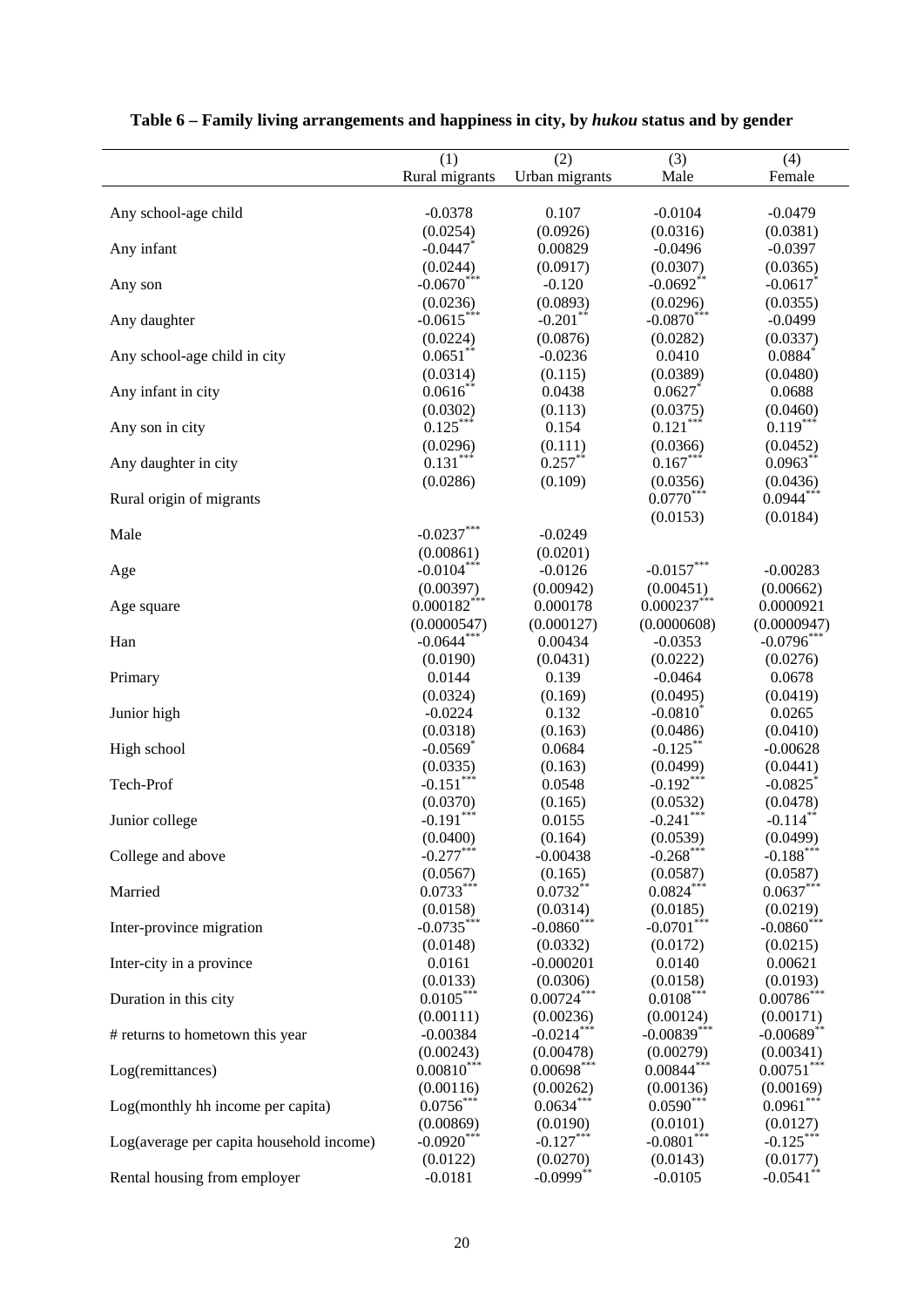|                                         | (0.0174)                 | (0.0432)                          | (0.0212)              | (0.0248)    |
|-----------------------------------------|--------------------------|-----------------------------------|-----------------------|-------------|
| Low-rent housing supplied by government | $-0.179**$               | $-0.224$                          | $-0.326***$           | 0.0675      |
|                                         | (0.0907)                 | (0.221)                           | (0.105)               | (0.140)     |
| Borrowed housing                        | $-0.0442$                | 0.0943                            | $-0.0400$             | 0.0273      |
|                                         | (0.0344)                 | (0.0610)                          | (0.0398)              | (0.0454)    |
| Free housing provided by unit/employer  | $-0.108***$              | $-0.108***$                       | $-0.101***$           | $-0.109***$ |
|                                         | (0.0135)                 | (0.0323)                          | (0.0161)              | (0.0196)    |
| Own house/Self-building housing         | $0.276***$               | $0.258***$                        | $0.269***$            | $0.274***$  |
|                                         | (0.0151)                 | (0.0257)                          | (0.0166)              | (0.0204)    |
| Dormitory in workplace                  | $-0.0497***$             | 0.00451                           | $-0.0572**$           | $-0.0200$   |
|                                         | (0.0192)                 | (0.0541)                          | (0.0238)              | (0.0280)    |
| Other irregular living place            | $-0.110^*$               | 0.270                             | $-0.0790$             | $-0.0903$   |
|                                         | (0.0643)                 | (0.256)                           | (0.0804)              | (0.0987)    |
| Duration in current job                 | $0.00203$ <sup>*</sup>   | 0.00269                           | 0.00153               | 0.00386     |
|                                         | (0.00123)                | (0.00233)                         | (0.00129)             | (0.00198)   |
| Employer                                | 0.0563                   | $0.159*$                          | $0.0755$ <sup>*</sup> | 0.0668      |
|                                         | (0.0317)                 | (0.0859)                          | (0.0447)              | (0.0407)    |
| Self-employed                           | 0.0338                   | $0.148*$                          | 0.0478                | 0.0463      |
|                                         | (0.0287)                 | (0.0817)                          | (0.0419)              | (0.0357)    |
| Employee                                | 0.00164                  | 0.0236                            | $-0.0133$             | 0.0327      |
|                                         | (0.0290)                 | (0.0814)                          | (0.0420)              | (0.0363)    |
| Mining                                  | $-0.0488$                | $0.143*$                          | $-0.0106$             | 0.0543      |
|                                         | (0.0384)                 | (0.0849)                          | (0.0375)              | (0.114)     |
| Animal husbandry and fishery            | $0.0993***$              | $0.226***$                        | $0.147***$            | 0.0442      |
|                                         | (0.0284)                 | (0.0831)                          | (0.0340)              | (0.0436)    |
| Construction                            | $-0.0494***$             | $-0.0173$                         | $-0.0352$ **          | $-0.0370$   |
|                                         | (0.0166)                 | (0.0436)                          | (0.0179)              | (0.0361)    |
| Electricity/coal/water                  | $0.155***$               | $-0.0223$                         | $0.124***$            | 0.0358      |
|                                         | (0.0579)                 | (0.0910)                          | (0.0548)              | (0.106)     |
| Wholesale and retail                    | $-0.0130$                | 0.0296                            | $-0.0144$             | $-0.000346$ |
|                                         | (0.0150)                 | (0.0364)                          | (0.0183)              | (0.0214)    |
| Hotel and catering                      | $-0.00321$               | 0.0645                            | 0.0167                | $-0.0104$   |
|                                         | (0.0156)                 | (0.0400)                          | (0.0197)              | (0.0217)    |
| Social services                         | $-0.00603$               | 0.0507                            | $-0.00941$            | 0.0102      |
|                                         | (0.0160)                 | (0.0387)                          | (0.0199)              | (0.0223)    |
| Finance/Insurance/Real estate           | 0.0484                   | 0.0782                            | 0.00987               | 0.0729      |
|                                         | (0.0483)                 | (0.0568)                          | (0.0487)              | (0.0533)    |
| Transport, storage and communication    | 0.0276                   | $0.149***$                        | $0.0422$ <sup>*</sup> | 0.0813      |
|                                         | (0.0220)                 | (0.0492)                          | (0.0225)              | (0.0522)    |
| Health, sports and social welfare       | 0.0344                   | 0.0426                            | $-0.0632$             | 0.0844      |
|                                         | (0.0484)                 | (0.0680)                          | (0.0598)              | (0.0521)    |
| Education, Culture, Film and Television | $0.105*$                 | 0.0644                            | 0.0560                | 0.0754      |
|                                         | (0.0551)                 | (0.0581)                          | (0.0590)              | (0.0522)    |
| Research and technical services         | 0.0697                   | 0.0543                            | 0.00968               | 0.0927      |
|                                         | (0.0491)                 | (0.0588)                          | (0.0434)              | (0.0706)    |
| Party and Government organs and social  | 0.143                    | $0.233***$                        | $0.288***$            | 0.0156      |
| organizations                           | (0.107)                  | (0.0866)                          | (0.0847)              | (0.104)     |
| Other                                   | $-0.0552$ <sup>***</sup> | 0.00558                           | $-0.0628$ ***         | $-0.0280$   |
|                                         | (0.0178)                 | (0.0426)                          | (0.0209)              | (0.0263)    |
| Urban pension insurance                 | 0.0135                   | 0.0232                            | 0.0104                | 0.0212      |
|                                         | (0.0194)                 | (0.0395)                          | (0.0226)              | (0.0271)    |
| Health insurance                        | 0.0275                   | 0.0634                            | $0.0469**$            | 0.0178      |
|                                         | (0.0165)                 | (0.0371)                          | (0.0193)              | (0.0240)    |
| Injury insurance                        | $-0.00619$               | $0.0630^{*}$                      | 0.00445               | 0.0150      |
|                                         | (0.0150)                 | (0.0347)                          | (0.0171)              | (0.0233)    |
|                                         | 0.0371                   | $-0.0300$                         | 0.0258                | 0.00364     |
| Unemployment insurance                  | (0.0217)                 | (0.0380)                          | (0.0243)              | (0.0290)    |
|                                         | $-0.110***$              | $-0.126***$                       | $-0.0933***$          | $-0.133***$ |
| Local share of migrants                 |                          |                                   |                       |             |
|                                         | (0.0174)<br>$-0.234$ *   | (0.0431)<br>$-0.166$ <sup>*</sup> | (0.0207)<br>$-0.306*$ | (0.0258)    |
| % of male in local migrant pop          |                          |                                   |                       | $-0.0817$   |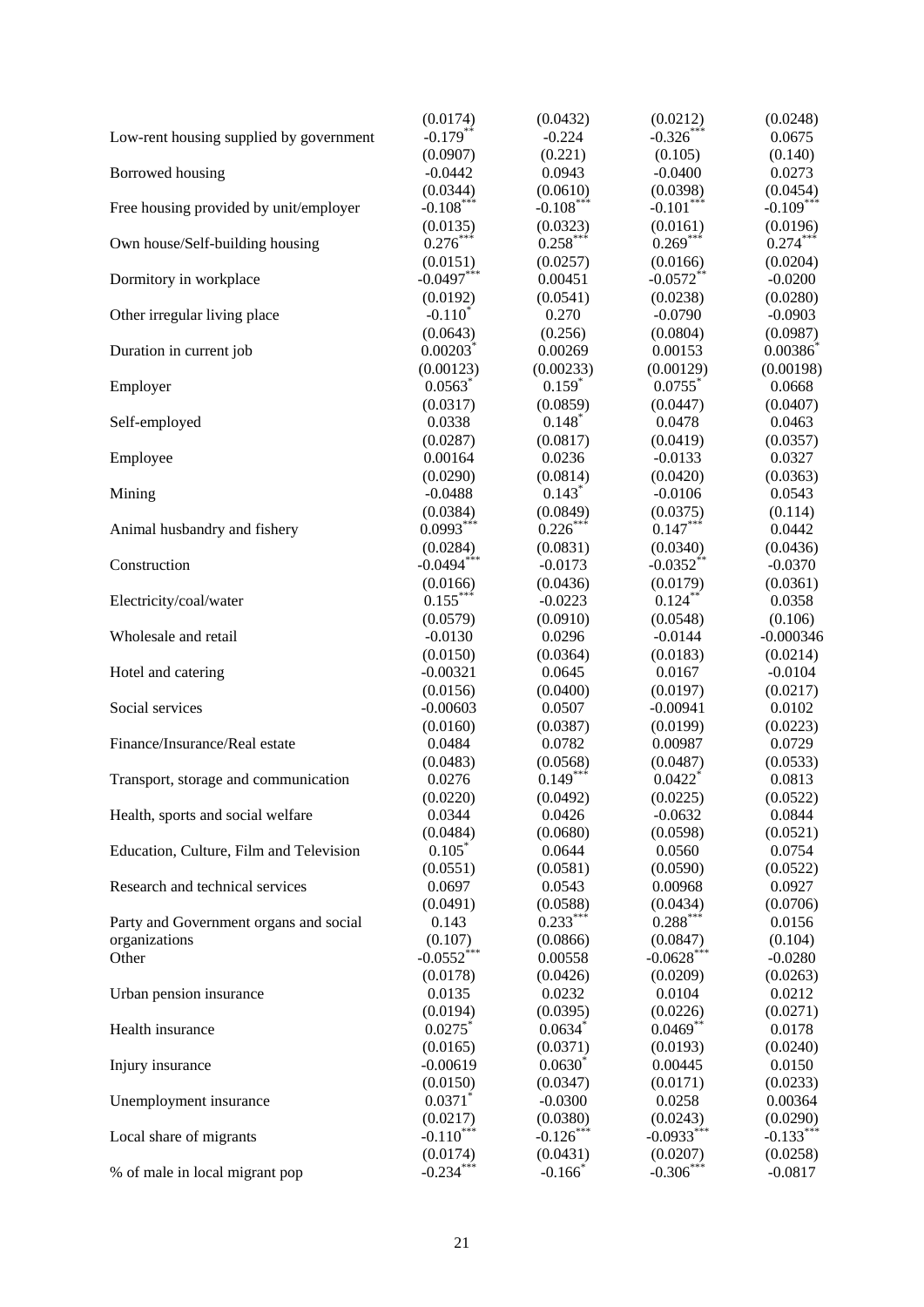|                                                            | (0.0386) | (0.0894)   | (0.0452) | (0.0575)   |
|------------------------------------------------------------|----------|------------|----------|------------|
| <b>Observations</b>                                        | 83.165   | 14.816     | 58,593   | 39,388     |
| $Pseudo-R2$                                                | 0.0309   | 0.0420     | 0.0325   | 0.0326     |
| Log likelihood                                             | -78564.6 | $-14080.8$ | -55424.2 | $-37244.6$ |
| <b><i><u>Property</u></i></b><br>$\sim$<br>----<br>------- |          |            |          |            |

*Source*: NPFPC Migrant Survey 2011. *Note*: See Table 4.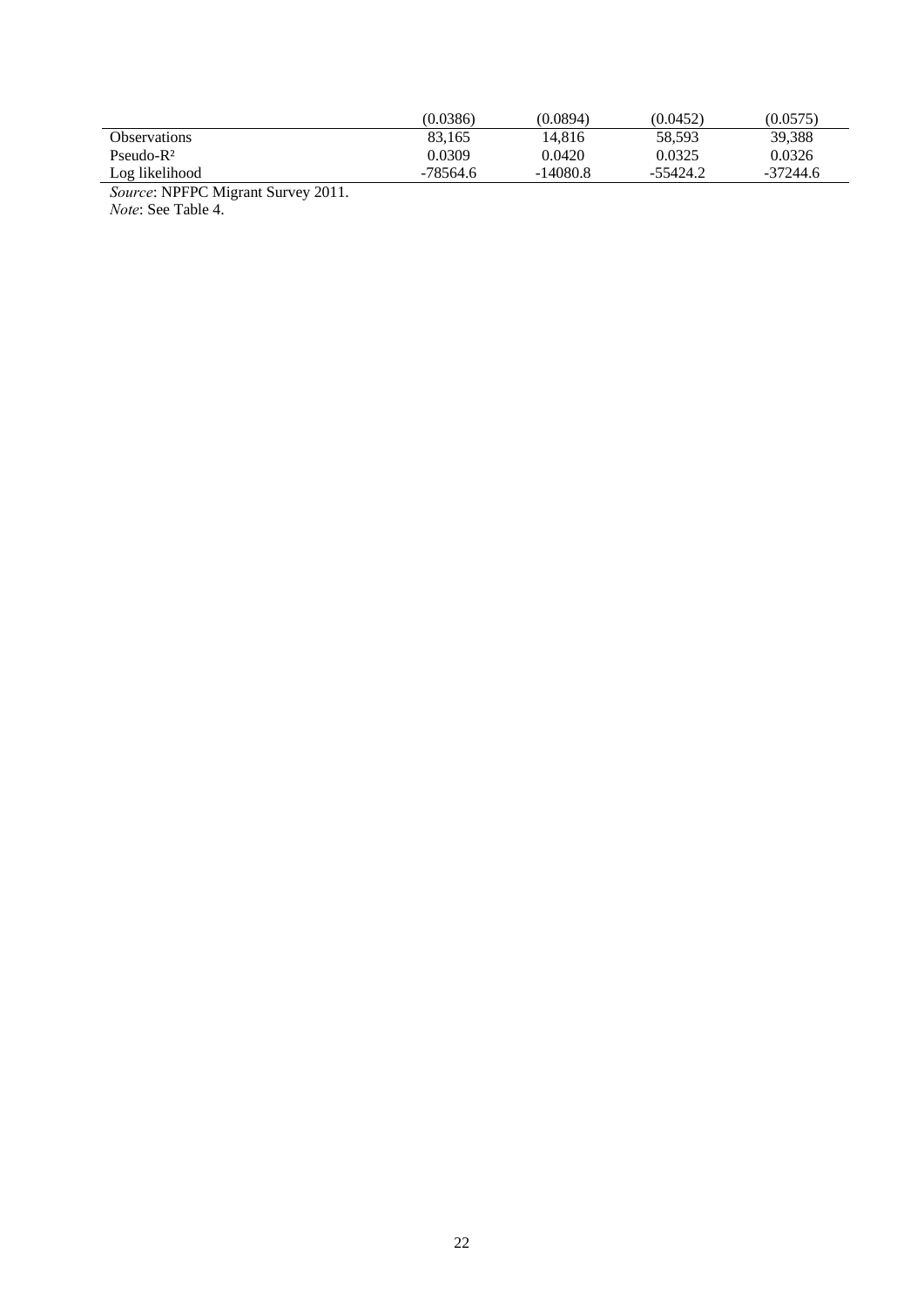|                                          | (1)<br>16-25          | (2)                                | (3)                      | (4)<br>46-59           |
|------------------------------------------|-----------------------|------------------------------------|--------------------------|------------------------|
|                                          |                       | 26-35                              | 36-45                    |                        |
| Any school-age child                     | $-0.165$              | 0.0270                             | $-0.0488$                | $-0.151$               |
|                                          | (0.195)               | (0.0352)                           | (0.0377)                 | (0.203)                |
| Any infant                               | $-0.229$ <sup>*</sup> | $-0.0266$                          | $-0.0141$                | $-0.356$               |
|                                          | (0.134)               | (0.0333)                           | (0.0420)                 | (0.273)                |
| Any son                                  | 0.152                 | $-0.0645$                          | $-0.0690$ <sup>**</sup>  | 0.0692                 |
|                                          | (0.128)               | (0.0332)                           | (0.0349)                 | (0.196)                |
| Any daughter                             | 0.121                 | $-0.0683**$                        | $-0.0721$ **             | 0.0129                 |
|                                          | (0.126)               | (0.0322)                           | (0.0316)                 | (0.191)                |
| Any school-age child in city             | 0.127                 | 0.0387                             | $0.100***$               | 0.183                  |
|                                          | (0.247)               | (0.0433)                           | (0.0452)                 | (0.245)                |
| Any infant in city                       | 0.154                 | 0.0604                             | 0.0217                   | 0.398                  |
|                                          | (0.170)               | (0.0416)                           | (0.0503)                 | (0.309)                |
| Any son in city                          | $-0.00140$            | $0.140***$                         | $0.110***$               | $-0.00892$             |
|                                          | (0.167)               | (0.0414)                           | (0.0427)                 | (0.236)                |
| Any daughter in city                     | 0.0809                | $0.149***$                         | $0.130***$               | 0.00125                |
|                                          | (0.164)               | (0.0409)                           | (0.0400)                 | (0.233)                |
| Rural origin of migrants                 | $0.0767***$           | $0.0809***$                        | $0.0583***$              | $0.163***$             |
|                                          | (0.0264)              | (0.0193)                           | (0.0215)                 | (0.0360)               |
| Male                                     | 0.00536               | $-0.0227$                          | $-0.0494***$             | 0.00112                |
|                                          | (0.0165)              | (0.0132)                           | (0.0142)                 | (0.0290)               |
| Age                                      | 0.0295                | 0.00528                            | $-0.0931$                | 0.127                  |
|                                          | (0.0588)              | (0.0519)                           | (0.0742)                 | (0.0954)               |
| Age square                               | $-0.000875$           | $-0.000119$                        | 0.00124                  | $-0.00122$             |
|                                          | (0.00138)             | (0.000849)                         | (0.000920)               | (0.000926)             |
| Han                                      | $-0.0161$             | $-0.0680$ **                       | $-0.0787**$              | $-0.0221$              |
|                                          | (0.0360)              | (0.0281)                           | (0.0319)                 | (0.0574)               |
| Primary                                  | $-0.0316$             | $-0.0184$                          | 0.0313                   | 0.0358                 |
|                                          | (0.141)               | (0.0766)                           | (0.0449)                 | (0.0627)               |
| Junior high                              | $-0.0711$             | $-0.0263$                          | $-0.00239$               | $-0.0225$              |
|                                          | (0.137)               | (0.0752)                           | (0.0443)                 | (0.0620)               |
| High school                              | $-0.101$              | $-0.0562$                          | $-0.0573$                | $-0.0482$              |
|                                          | (0.138)               | (0.0767)                           | (0.0481)                 | (0.0686)               |
| Tech-Prof                                | $-0.192$              | $-0.102$                           | $-0.135$ **              | $-0.0303$              |
|                                          | (0.139)               | (0.0790)<br>$-0.139$ <sup>*</sup>  | (0.0647)<br>$-0.209$ *** | (0.121)                |
| Junior college                           | $-0.215$<br>(0.140)   |                                    |                          | $-0.182$ <sup>*</sup>  |
| College and above                        | $-0.267$              | (0.0797)<br>$-0.180$ <sup>**</sup> | (0.0632)<br>$-0.267***$  | (0.110)<br>$-0.213$    |
|                                          | (0.147)               | (0.0832)                           | (0.0791)                 | (0.147)                |
| Married                                  | $0.0776**$            | $0.0507**$                         | $0.0583*$                | $0.129***$             |
|                                          | (0.0314)              | (0.0235)                           | (0.0327)                 | (0.0519)               |
| Inter-province migration                 | $-0.135***$           | $-0.0680$ <sup>***</sup>           | $-0.0665$ ***            | 0.00789                |
|                                          | (0.0302)              | (0.0225)                           | (0.0236)                 | (0.0409)               |
| Inter-city in a province                 | $-0.0143$             | 0.00442                            | 0.0117                   | $0.0794**$             |
|                                          | (0.0270)              | (0.0202)                           | (0.0215)                 | (0.0383)               |
| Duration in this city                    | $0.0246***$           | $0.00422$ <sup>**</sup>            | $0.00767***$             | $0.0110***$            |
|                                          | (0.00332)             | (0.00196)                          | (0.00151)                | (0.00231)              |
| # returns to hometown this year          | $-0.00495$            | $-0.0105***$                       | $-0.00794**$             | $-0.00616$             |
|                                          | (0.00460)             | (0.00355)                          | (0.00388)                | (0.00707)              |
| Log(remittances)                         | $0.0121***$           | $0.00696***$                       | $0.00643***$             | $0.00653**$            |
|                                          | (0.00215)             | (0.00178)                          | (0.00195)                | (0.00333)              |
| Log(monthly hh income per capita)        | $0.0568***$           | $0.0781***$                        | $0.0777***$              | $0.0680***$            |
|                                          | (0.0188)              | (0.0133)                           | (0.0137)                 | (0.0234)               |
| Log(average per capita household income) | $-0.130***$           | $-0.0996***$                       | $-0.0822$ <sup>***</sup> | $-0.0659$ <sup>*</sup> |
|                                          | (0.0253)              | (0.0184)                           | (0.0193)                 | (0.0341)               |
| Rental housing from employer             | $-0.113***$           | $-0.00793$                         | $-0.0160$                | 0.0530                 |

# **Table 7 – Family living arrangements and happiness in city, by age group**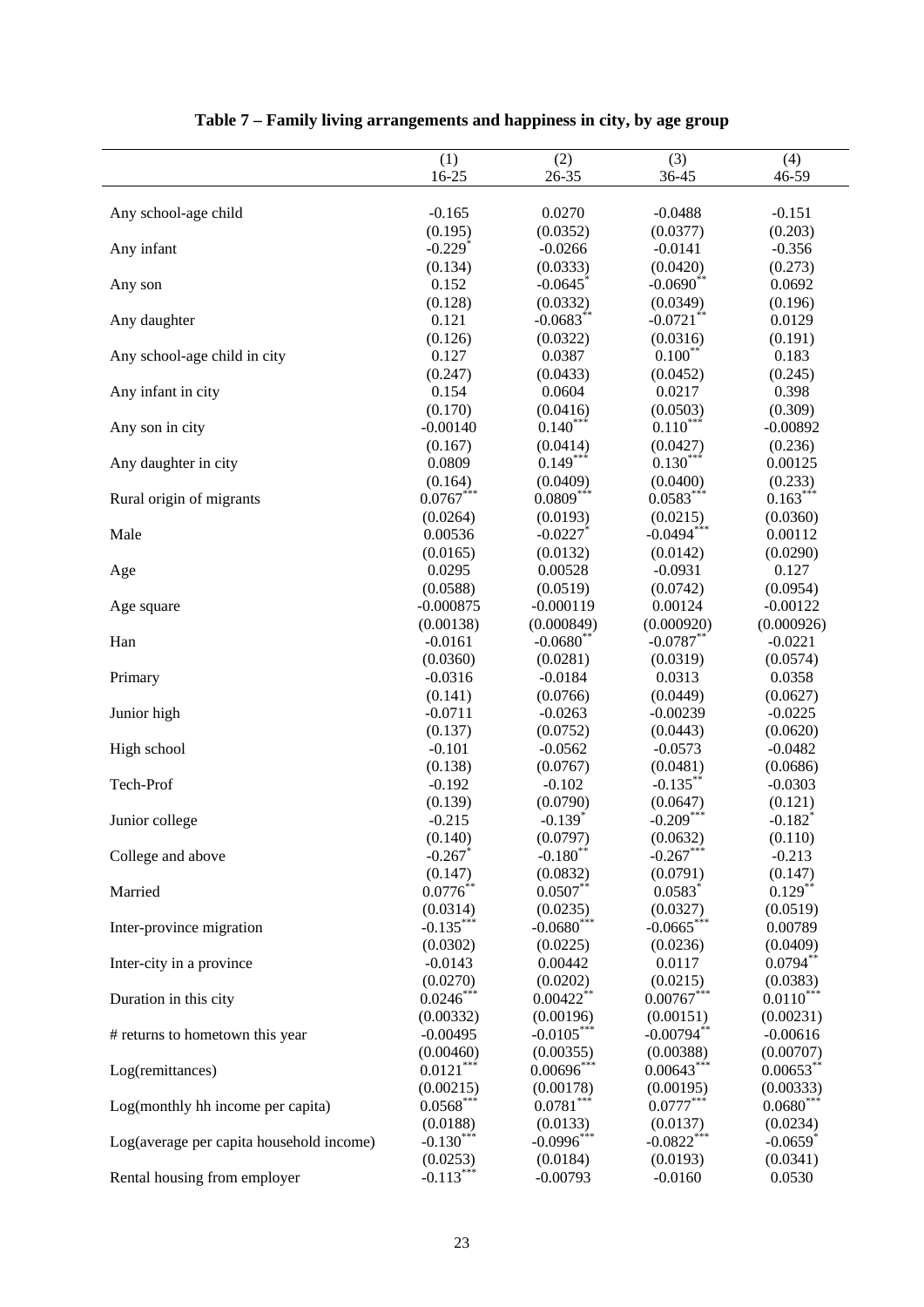|                                         | (0.0329)               | (0.0279)              | (0.0283)                 | (0.0532)               |
|-----------------------------------------|------------------------|-----------------------|--------------------------|------------------------|
| Low-rent housing supplied by government | $-0.114$               | $-0.188$              | $-0.227$                 | $-0.121$               |
|                                         | (0.222)                | (0.148)               | (0.144)                  | (0.193)                |
| Borrowed housing                        | $-0.0426$              | 0.00647               | $-0.0227$                | 0.0227                 |
|                                         | (0.0587)               | (0.0532)              | (0.0544)                 | (0.0880)               |
| Free housing provided by unit/employer  | $-0.0896$ ***          | $-0.0936***$          | $-0.126***$              | $-0.172***$            |
|                                         | (0.0205)               | (0.0232)              | (0.0260)                 | (0.0427)               |
| Own house/Self-building housing         | $0.376***$             | $0.266$ **            | $0.273***$               | $0.213***$             |
|                                         | (0.0423)               | (0.0208)              | (0.0209)                 | (0.0369)               |
| Dormitory in workplace                  | $-0.102**$             | $-0.0400$             | $-0.0411$                | 0.0197                 |
|                                         | (0.0432)               | (0.0300)              | (0.0304)                 | (0.0576)               |
| Other irregular living place            | $-0.140$               | 0.0283                | 0.0123                   | $-0.374***$            |
|                                         | (0.150)                | (0.123)               | (0.0994)                 | (0.152)                |
| Duration in current job                 | 0.00774                | $0.00563***$          | $0.00324***$             | 0.000277               |
|                                         | (0.00532)              | (0.00224)             | (0.00162)                | (0.00220)              |
| Employer                                | 0.0653                 | $0.0921$ *            | $0.164***$               | $-0.0126$              |
|                                         | (0.0659)               | (0.0527)              | (0.0529)                 | (0.0969)               |
| Self-employed                           | $-0.0347$              | 0.0735                | $0.160***$               | $-0.0795$              |
|                                         | (0.0517)               | (0.0491)              | (0.0491)                 | (0.0896)               |
| Employee                                | $-0.0521$              | 0.0273                | $0.102**$                | $-0.0756$              |
|                                         | (0.0501)               | (0.0496)              | (0.0499)                 | (0.0911)               |
| Mining                                  | 0.0172                 | 0.0110                | $-0.0379$                | $-0.0381$              |
|                                         | (0.101)                | (0.0637)              | (0.0549)                 | (0.0903)               |
| Animal husbandry and fishery            | 0.0716                 | $0.141***$            | 0.0268                   | $0.195***$             |
|                                         | (0.0818)               | (0.0516)              | (0.0421)                 | (0.0671)               |
| Construction                            | $-0.0620$ <sup>*</sup> | $-0.0213$             | $-0.0627**$              | $-0.0769$ <sup>*</sup> |
|                                         | (0.0372)               | (0.0266)              | (0.0265)                 | (0.0464)               |
| Electricity/coal/water                  | 0.00411                | 0.0631                | $0.239***$               | $-0.0752$              |
|                                         | (0.125)                | (0.0811)              | (0.0844)                 | (0.128)                |
| Wholesale and retail                    | $-0.00381$             | 0.0370                | $-0.0689***$             | $-0.0482$              |
|                                         | (0.0294)               | (0.0229)              | (0.0253)                 | (0.0485)               |
| Hotel and catering                      | $-0.0102$              | 0.0190                | $-0.0410$                | 0.0700                 |
|                                         | (0.0274)               | (0.0247)              | (0.0273)                 | (0.0535)               |
| Social services                         | 0.0308                 | 0.0113                | $-0.0495$ <sup>*</sup>   | $-0.0386$              |
|                                         | (0.0280)               | (0.0249)              | (0.0281)                 | (0.0530)               |
| Finance/Insurance/Real estate           | $-0.000714$            | $0.130**$             | $-0.0577$                | $-0.251$               |
|                                         | (0.0660)               | (0.0516)              | (0.0914)                 | (0.159)                |
| Transport, storage and communication    | 0.0379                 | $0.119***$            | $-0.0470$                | 0.0415                 |
|                                         | (0.0506)               | (0.0319)              | (0.0346)                 | (0.0680)               |
| Health, sports and social welfare       | 0.0728                 | 0.0852                | $-0.0773$                | $-0.0810$              |
|                                         | (0.0848)               | (0.0604)              | (0.0783)                 | (0.116)                |
| Education, Culture, Film and Television | 0.109                  | 0.0728                | 0.0110                   | 0.169                  |
|                                         | (0.0752)               | (0.0569)              | (0.0854)                 | (0.164)                |
| Research and technical services         | 0.0523                 | 0.0190                | 0.00721                  | $0.515***$             |
|                                         | (0.0765)               | (0.0509)              | (0.0836)                 | (0.205)                |
| Party and Government organs and social  | $0.411***$             | $0.196*$              | $-0.0101$                | 0.0619                 |
| organizations                           | (0.140)                | (0.107)               | (0.129)                  | (0.183)                |
| Other                                   | $-0.0324$              | $-0.00254$            | $-0.0999$ <sup>***</sup> | $-0.103***$            |
|                                         | (0.0360)               | (0.0276)              | (0.0291)                 | (0.0519)               |
| Urban pension insurance                 | $-0.0855$ **           | $-0.0160$             | $0.0921***$              | $0.105*$               |
|                                         | (0.0370)               | (0.0287)              | (0.0308)                 | (0.0592)               |
| Health insurance                        | $0.0790**$             | 0.0474                | 0.00207                  | 0.0462                 |
|                                         | (0.0320)               | (0.0253)              | (0.0263)                 | (0.0490)               |
| Injury insurance                        | 0.0149                 | 0.0445                | $-0.0344$                | $-0.0296$              |
|                                         | (0.0263)               | (0.0235)              | (0.0259)                 | (0.0460)               |
| Unemployment insurance                  | $0.0967***$            | $-0.0209$             | 0.0119                   | 0.0000549              |
|                                         | (0.0369)               | (0.0290)              | (0.0364)                 | (0.0751)               |
| Local share of migrants                 | $-0.127***$            | $-0.121***$           | $-0.0722**$              | $-0.0814$              |
|                                         | (0.0342)               | (0.0268)              | (0.0288)                 | (0.0531)               |
| % of male in local migrant pop          | $-0.145$ **            | $-0.120$ <sup>*</sup> | $-0.289***$              | $-0.547***$            |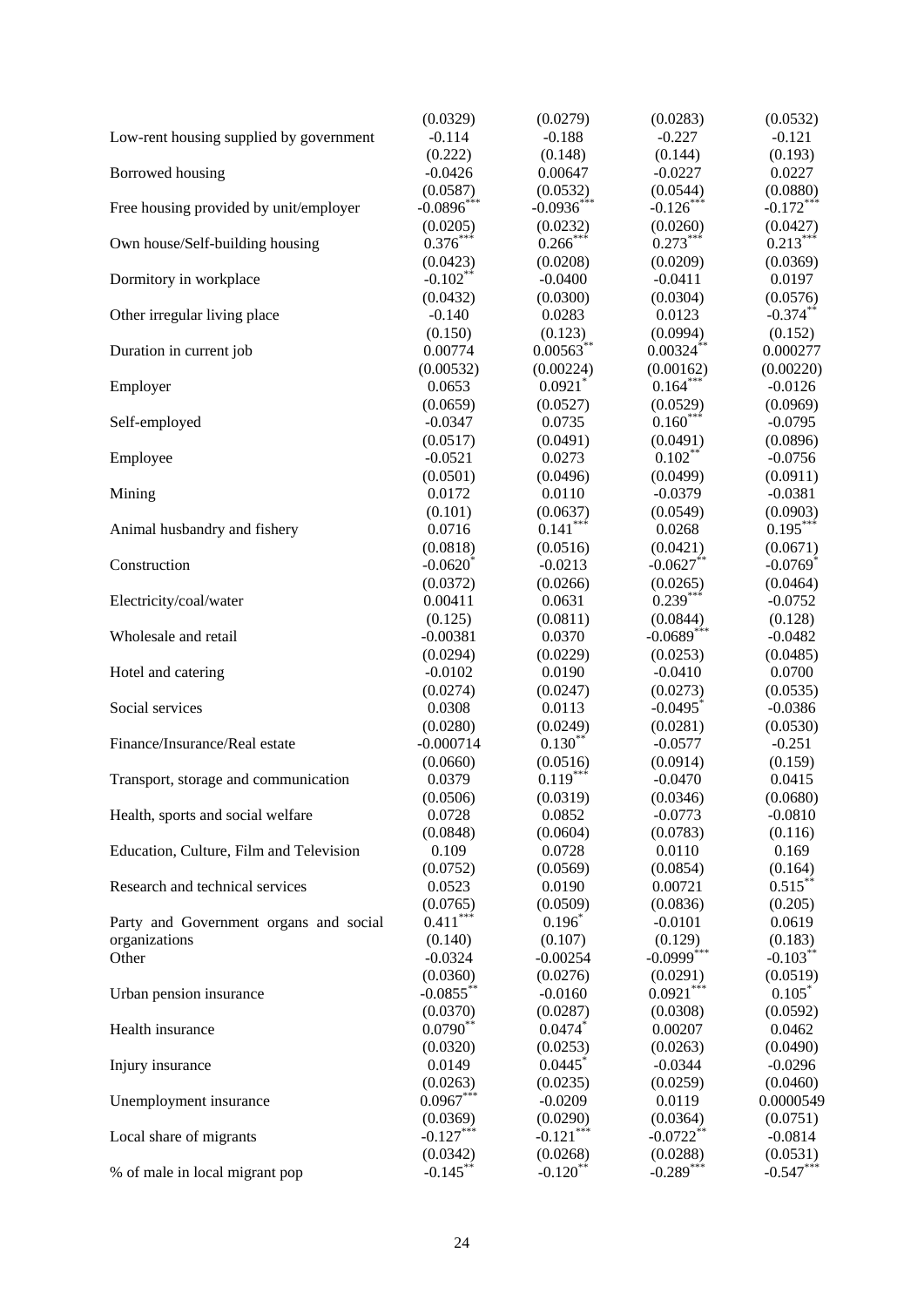|                                                         | (0.0707)   | (0.0611)   | (0.0639)   | (0.114) |
|---------------------------------------------------------|------------|------------|------------|---------|
| <b>Observations</b>                                     | 21323      | 34877      | 31904      | 9877    |
| $Pseudo-R2$                                             | 0.0316     | 0.0306     | 0.0311     | 0.0393  |
| Log likelihood                                          | $-20356.0$ | $-33127.5$ | $-29899.1$ | -9069.4 |
| $\sim$<br>----<br><b>A TELEVISION OF A ST</b><br>$\sim$ |            |            |            |         |

*Source*: NPFPC Migrant Survey 2011. *Note*: See Table 4.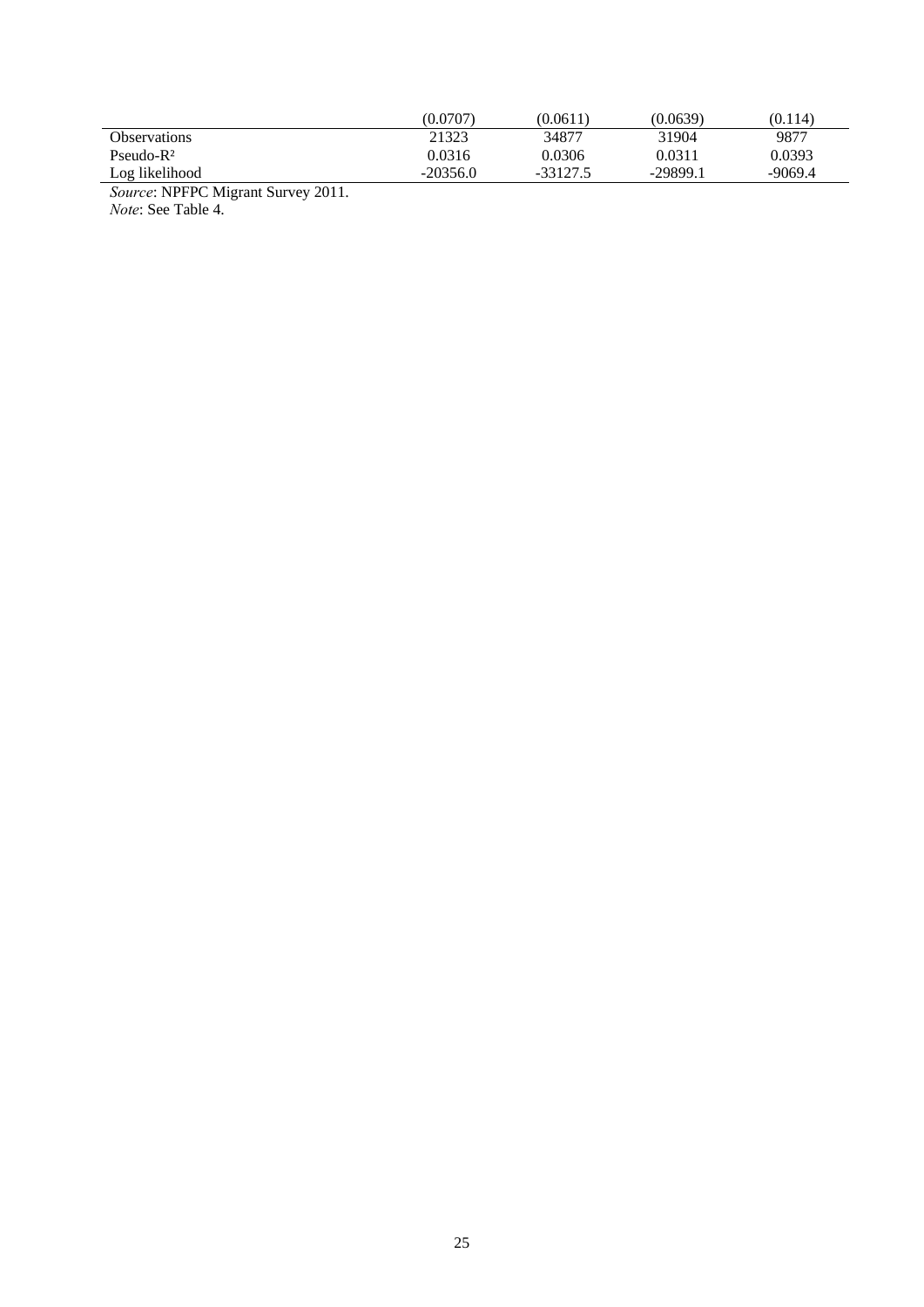

**Figure 1 – Average number of children by age and** *hukou* **status**

**Figure 2 – Predicted probability of happiness by age and infant**



*Source*: NPFPC Migrant Survey 2011.

*Note*: Predicted probability of "being happier" by age for migrants who have respectively no infant ("no infant"), at least one infant, but none living with the migrant parent in city ("infant not in city") and at least one infant living with the migrant parent in city ("infant in city"). Age and its square vary; all other variables are taken are their mean.